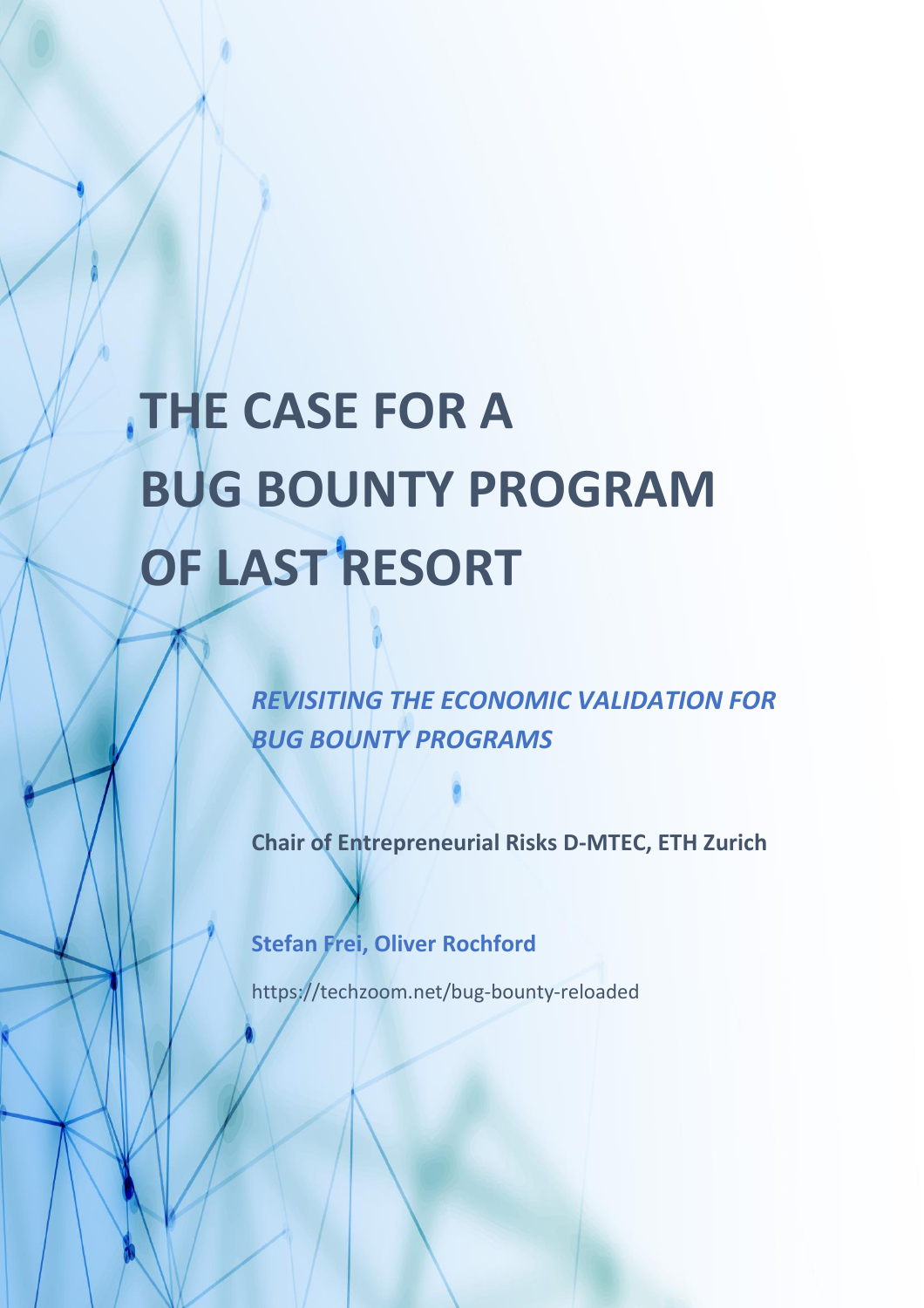# Abstract

#### **This paper makes the case for a centralized Bug Bounty Program of Last Resort.**

A larger number of vendors either lack the maturity, funding or incentive to invest more in secure software development, meaning that a) we do not really know the true number of vulnerabilities out there - resulting in a shadow population of vulnerabilities b) large parts of our digital economy and infrastructure are at risk from this shadow population of vulnerabilities c) the digital transformation is jumping without a parachute, with few universal mechanisms in place to ensure minimum standards and safe innovation.

Minimal software quality standards are far and few between and have also been notoriously difficult to enforce and quantify. Bug bounties have instead proven themselves an additional effective mechanism to improve vulnerability discovery, while also reducing the availability of zero-day vulnerabilities and exploits to malicious cyber actors. But they are not trivial to operate and have not yet been adopted widely or consistently. Startup vendors and

A **bug bounty program** rewards researcher reporting vulnerabilities to the vendor of the affected software in the form of financial compensation

open-source projects especially are challenged to fund and manage such programs, yet their technologies underpin the digital transformation.

Our analysis proposes and validates a model for a broader scope bug bounty program (Bug Bounty of Last Resort) by assessing and comparing the cost of having a massive vulnerability purchase program following a coordinated disclosure process - and comparing this cost to cybercrime losses.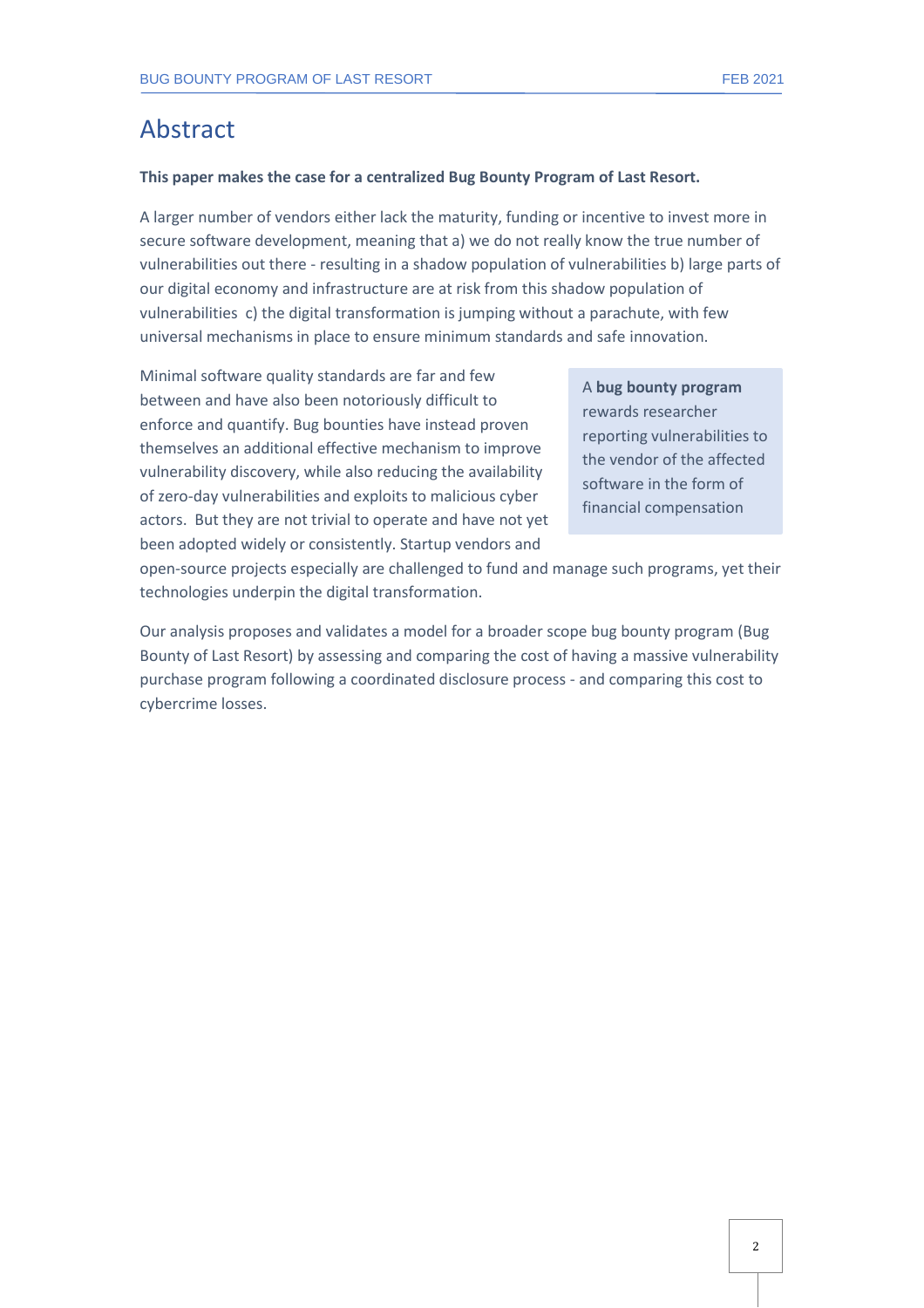# Key Findings

Financing a bug bounty program of last resort that offers competitive and lucrative compensation for vulnerability discovery and innovative defensive tools is affordable. The benefits outweigh the costs, especially when calculated as a percentage of GDP (EU, US) compared to the cost of cyber security and damages resulting from cybercrime

- A **shadow population of zero-day vulnerabilities** exists due to a lack of consistent investment in vulnerability discovery.
- Costs for vulnerability exposure have been fully externalized to end users, **who are unable to quantify or manage the risk** from the shadow population of vulnerabilities.
- Bug Bounty Programs have been adopted successfully to improve vulnerability discovery by select vendors - but have not been adopted industry-wide **due to lack of incentives, regulatory guidance, or affordability**.
	- Less than 50 vendors account for more than 50% of annually disclosed vulnerabilities
	- Many software suppliers who would benefit most, **critical open-source projects and smaller vendors**, cannot fund them.
- Our proposal, an industry-wide **Bug Bounty Program of Last Resort (BBPLR)** expanding coverage to all critical technologies and vendors will reduce the risk posed by shadow vulnerabilities and reduce the pool of vulnerabilities available for cyber criminals to exploit.
- Economically, a BBPLR is easily affordable while measurably improving the rate of vulnerability discovery to ultimately reduce the shadow vulnerability population and systemic risk.
- The cost of **1,732 Billion to purchase 81% of all medium to critical severity vulnerabilities in 2020** for 50k/150k, and 250k USD would be **much less than 0.1% of the GDP of the OECD, the EU, or the US**.
- Purchasing vulnerabilities at scale **makes economic sense if it reduces the overall losses to cybercrime by at least 0.5%** (zero-point-five percent per USD 1,000 billion)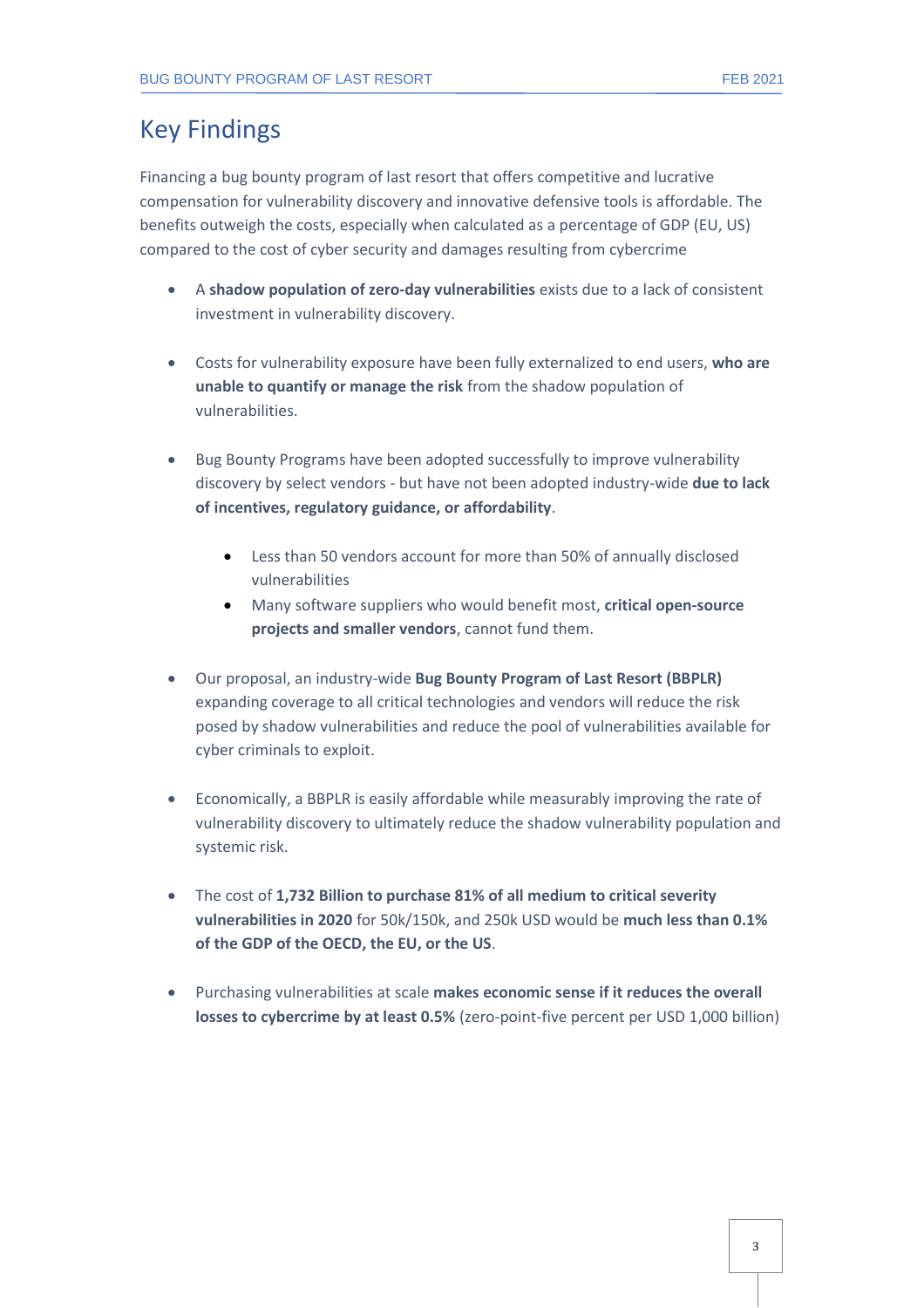# Table of Contents

| 1. There is no such thing as secure software                                | 5              |
|-----------------------------------------------------------------------------|----------------|
| 1.1. Current and emerging approaches to handling & reducing vulnerabilities | 6              |
| 1.2. Coordinated disclosure                                                 | $\overline{7}$ |
| 1.3. Bug bounty programs                                                    | 8              |
| 2. Limitations of and gaps in current approaches                            | 9              |
| 2.1. Inconsistent coverage due to viability and affordability               | 9              |
| 2.2. Competition by the grey market in zero-days and vulnerabilities        | 9              |
| 3. Bug Bounty Program of Last Resort                                        | 10             |
| 3.1. Economics of bug bounty cost                                           | 11             |
| 3.2. Model A - Purchasing all vulnerabilities                               | 12             |
| 3.3. Model B - Vendor purchases its vulnerabilities                         | 13             |
| 3.4. Aspired benefits of a Bug Bounty Program of Last Resort                | 16             |
| 3.5. Additional benefit: Depleting vulnerability stockpiles                 | 16             |
| <b>4. Conclusions</b>                                                       | 17             |
| 4.1. The authors                                                            | 18             |
| 4.2. Acknowledgments                                                        | 18             |
| 5. Future areas of research                                                 | 19             |
| 6. Further reading                                                          | 19             |
| 7. Bibliography                                                             | 20             |
| 8. Appendix                                                                 | 23             |
| 8.1. Data source: Vulnerabilities                                           | 23             |
| 8.2. Date source: Financial Data                                            | 23             |
| 8.3. Data source: Bug bounty programs                                       | 23             |
| 8.4. Software supply chain                                                  | 24             |
| 8.5. Glossar / Definitions / Concepts                                       | 25             |
| 8.6. Top-20 Vendors 2017 - 2018                                             | 26             |
| 8.7. Top-20 Vendors 2019 - 2020                                             | 27             |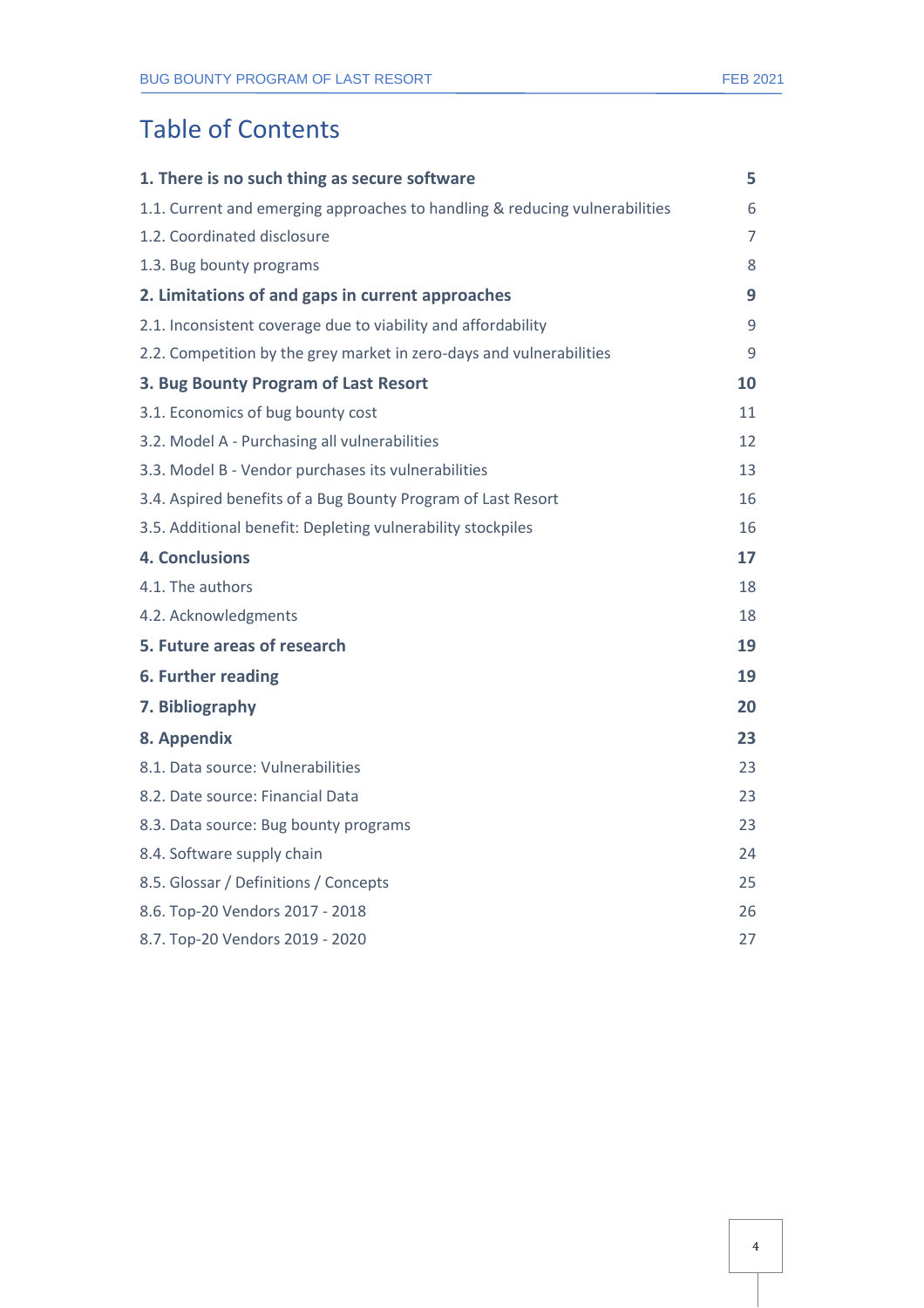#### <span id="page-4-0"></span>**Vulnerability disclosures have exceeded escape velocity.**

Vulnerabilities in software, usually defined as a weakness or flaw in an application or IT infrastructure that a malicious user can abuse to compromise a system, are a key component of most data breaches. Yet historically users and implementers, not vendors, have been responsible and liable for mitigating the risk from vulnerabilities.

The volume and velocity of new vulnerability disclosures that organizations must address have been inexorably increasing for more than two decades. Information security management frameworks and regulations do commonly include requirements to manage

An estimated **18,000 vulnerabilities affecting 2,900 vendors** were published in 2020. The top 10 vendors typically account for 35% and the top 50 vendors for 57% of all published vulnerabilities.

vulnerabilities, and organizations have invested more and more into cyber hygiene. But the sheer amount and diversity of software used by a typical enterprise means that we are chasing a moving target. Operationalizing vulnerability management has become a scalability and prioritization challenge. More importantly, it is predicated on vulnerabilities being disclosed and known, which requires active discovery and research.

Only a few vendors account for most of the volume as shown in [Table 1](#page-4-1) and [Figure 1](#page-5-1) below. Typically, the top 10 vendors account for 35% and the top 50 vendors for 57% of all published vulnerabilities per year.<sup>1</sup>

|               | <b>ALL VENDORS</b> |                |               | <b>TOP-N VENDORS</b> |              |               |          |
|---------------|--------------------|----------------|---------------|----------------------|--------------|---------------|----------|
| <b>VOLUME</b> |                    | <b>SCOPE</b>   | <b>VOLUME</b> |                      | <b>SHARE</b> | <b>GROWTH</b> |          |
| 2010          | 2020               | Vendors        | 2010          | 2020                 | in 2020      | $10$ yrs      | p.a.     |
| 4'639         | 18'335             | $Top-10$       | 1'903         | 6'418                | 35%          | x 3.37        | $x$ 1.13 |
|               |                    | <b>Top-50</b>  | 2'587         | 10'441               | 57%          | $\times$ 4.04 | $x$ 1.15 |
|               |                    | <b>Top-100</b> | 2'877         | 11'840               | 65%          | $x$ 4.12      | $x$ 1.15 |
|               |                    | <b>Top-500</b> | 3'816         | 14'864               | 81%          | x3.9          | $x$ 1.15 |

<span id="page-4-1"></span>**Table 1 - Year-over-year growth of vulnerability disclosures of 13% - 15% in the past decade for all groups of vendors (top-10 to top-500). In 2020 the top 10 (of 2,900) vendors accounted for 35% of all vulnerabilities published. Source NVD [1]**

Overall, the volume of new vulnerabilities has consistently grown by double digit percentages year on year. While some vulnerabilities arise out of bad development practices and may be eliminated by applying best practices such as secure Software Development Lifecycle (SDLC) management, others are a result of software complexity. There is also a misalignment in economic incentives for software suppliers to invest in security, also contributing to the continuous flood of new vulnerabilities.

 $1$  The term vendor is used to refer to the producer of software, regardless of whether that software is sold commercially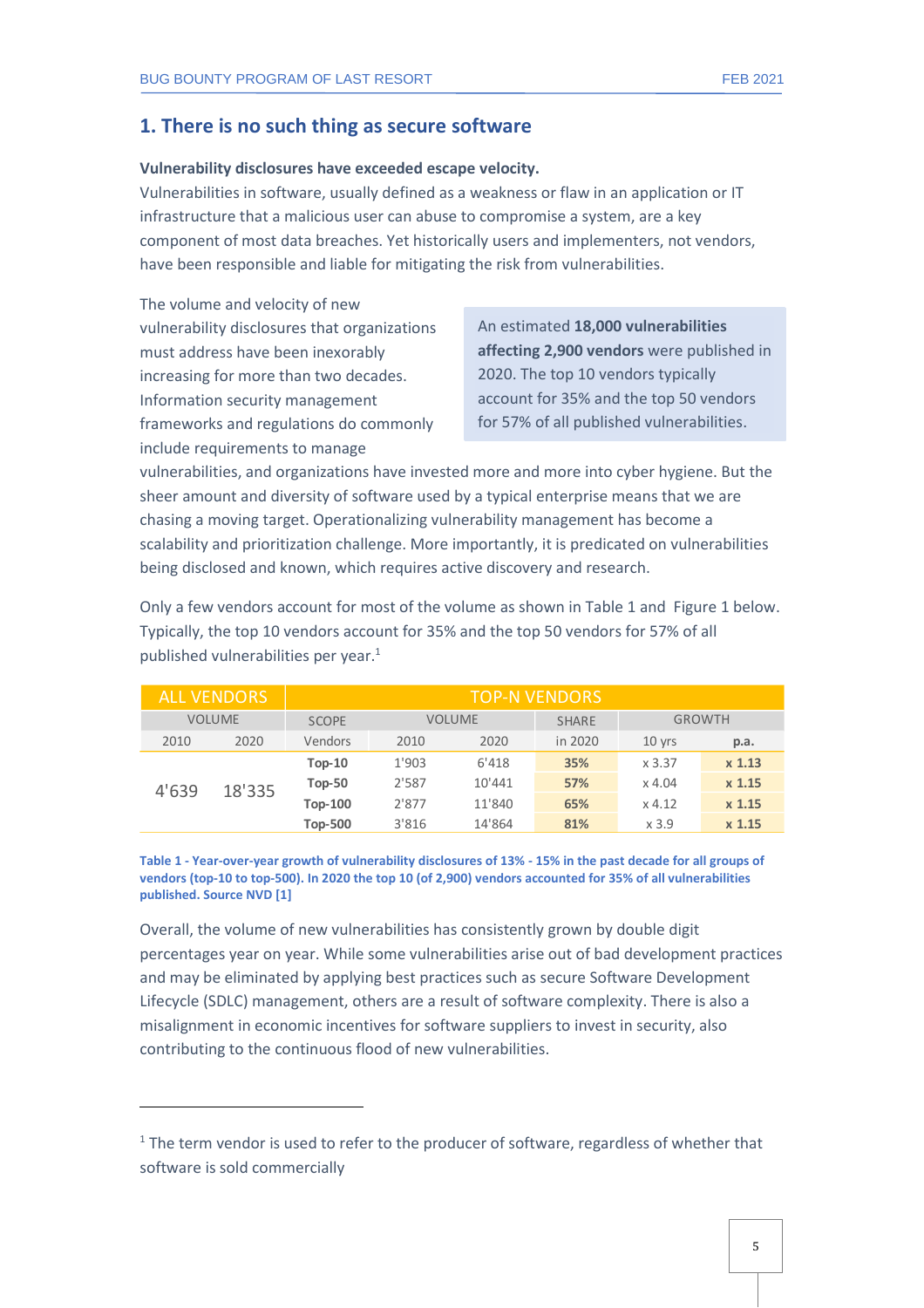

<span id="page-5-1"></span>**Figure 1 - Number of vulnerabilities (CVE entries) disclosed per year for the top 10 to top 500, and all vendors. In 2017, the number of entries jumped significantly. Much of this 2017 expansion is due to the increased capability of the program that manages the CVE process feeding the National Vulnerability Database (NVD). [2]**

With few incentives to invest in secure software design, and even fewer penalties or liability costs [3] for releasing insecure software, it has become common to prioritize commercial agility rather than security. The risk has thus been fully externalized.

#### **VULNERABILITY**

A weakness of software, hardware or online service that can be exploited. A vulnerability itself does no harm, but if exploited it typically results in unwanted consequences.

Without product liability for software, the

cost of mitigating vulnerabilities is externalized as risk and cost to end users and businesses. Security updates must be viewed as product recalls for defective software at the user's expense, something that is unacceptable in other industries like automotive or aviation. At the same time, abuse of known (and yet-unknown) vulnerabilities in software by cyber criminals and nation state actors has risen, with the global cost of cybercrime in the order of billions of USD per year [4].

One thing to note is the unequal investment and focus spent on vulnerability discovery and mitigation across the industry. A vendor that invests more in vulnerability discovery and disclosure can appear to have more vulnerabilities than a vendor that does not.

#### <span id="page-5-0"></span>**1.1. Current and emerging approaches to handling & reducing vulnerabilities**

Building security into the Software Development Lifecycle (SDLC) is still the most effective method of minimizing vulnerabilities in software code. Building a mature and effective secure SDLC requires investment of time, resources and relies on a high level of expertise. Emerging and open-source vendors especially are challenged to develop, operate, and finance effective code level security programs. And even a mature SDLC program will miss some flaws due to code complexity and commercial pressures.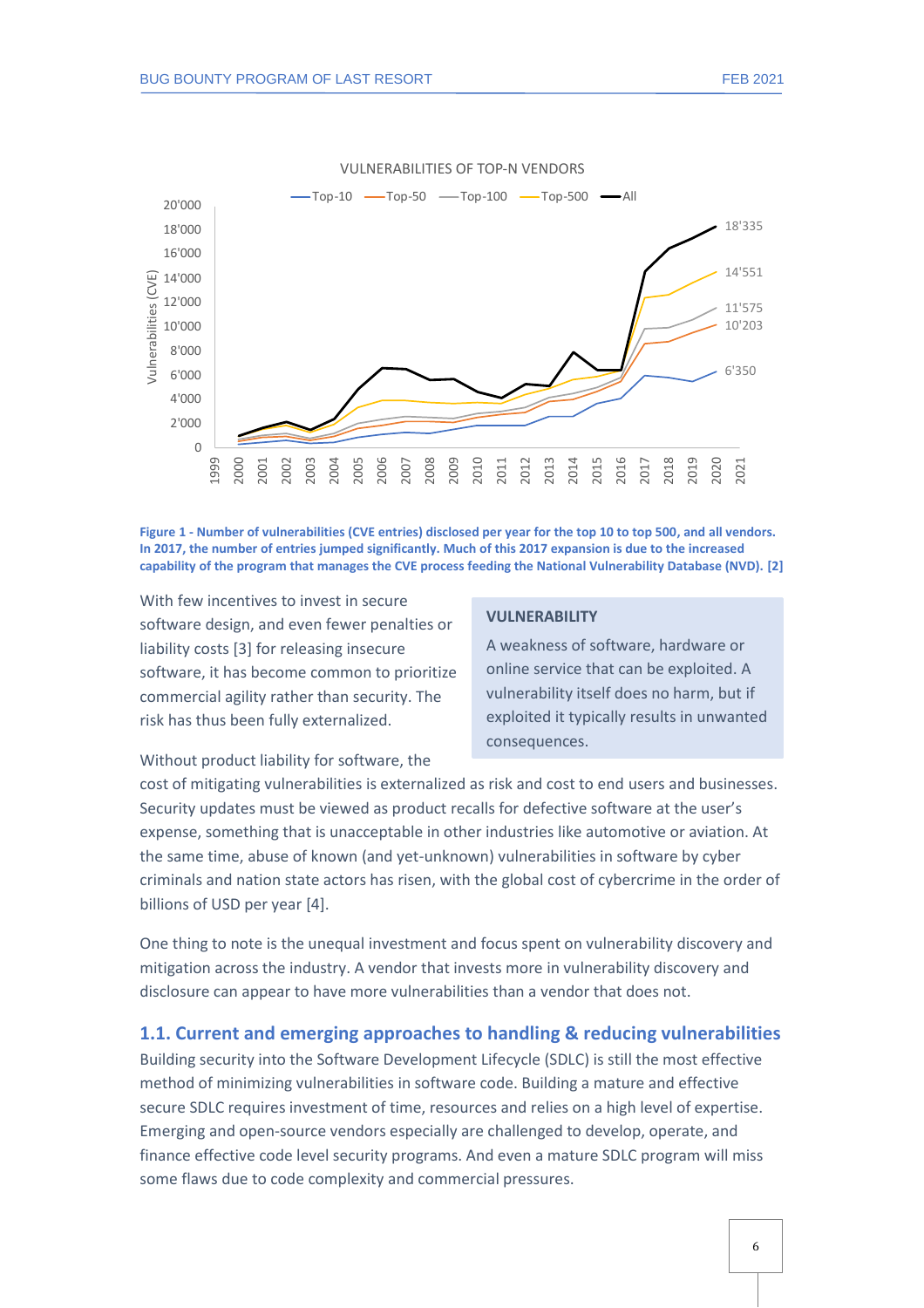Fashionable business philosophies, for example the focus on time to market, and "move fast and break things", also prioritize speed and agility over secure code development.

To compensate, the cybersecurity industry has developed additional methods of information

#### **COORDINATED DISCLOSURE**

Ethical researchers discovering a vulnerability coordinate the disclosure with vendors to allow a fix to be developed and released.

sharing, self-policing and investment in handling vulnerability discoveries. Two of the more successful and prevalent approaches include **Coordinated Vulnerability Disclosure** [5] and **Bug Bounty Programs**.

#### <span id="page-6-0"></span>**1.2. Coordinated disclosure**

In Coordinated Disclosure, also known as Responsible Disclosure, ethical researchers discovering a vulnerability coordinate the disclosures with vendors. This ensures that a security update is available in parallel to disclosure. If a vendor does not cooperate within a reasonable timeline, the vulnerability is usually still published (**Full Disclosure**) so that those affected by it can at least assess the associated risks and deploy mitigating controls. Typically, the vendor credits the researcher for finding and reporting the vulnerability.

| Pro's     |                                         | Con's     |                                          |
|-----------|-----------------------------------------|-----------|------------------------------------------|
| $\bullet$ | Vendor has time to develop a patch      |           | Ad-hoc and unstructured                  |
| $\bullet$ | Public and peer recognition for the     | $\bullet$ | Relies on the altruism of finder         |
|           | researcher                              | $\bullet$ | No financial incentive for ethical       |
| $\bullet$ | Vendors benefit from 3rd party          |           | behavior                                 |
|           | expertise and effort                    | $\bullet$ | Risk of legal threats against finder [6] |
| $\bullet$ | Standards: vulnerability disclosure ISO |           |                                          |
|           | 29147 and vulnerability handling        |           |                                          |
|           | processes ISO 30111                     |           |                                          |

A considerable percentage, if not the majority, of disclosed vulnerabilities are discovered by unpaid volunteers, including independent researchers, vendors, and end users. The cyber security community has a long tradition of intelligence sharing, with incentives such as peer group recognition. In addition, industry and community full disclosure is also a response to an overwhelming real-world problem that no individual company or organization can solve alone.

**Coordinated Disclosure also requires the willing participation of vendors**, which can vary. To highlight an example, in 2015, 94% of the Forbes Global 2000 had no formalized way for security researchers to report a security issue [7]. Even when such a policy exists, Ethical Hackers have reported

#### **FULL DISCLOSURE**

Publication of full details of a vulnerability with or without coordinating with the affected vendor.

that they are sometimes reluctant to submit vulnerabilities due to threatening legal language [8]. While some companies actively discourage and disincentivize any disclosure of a vulnerability in their service or product through the threat of legal measures, others may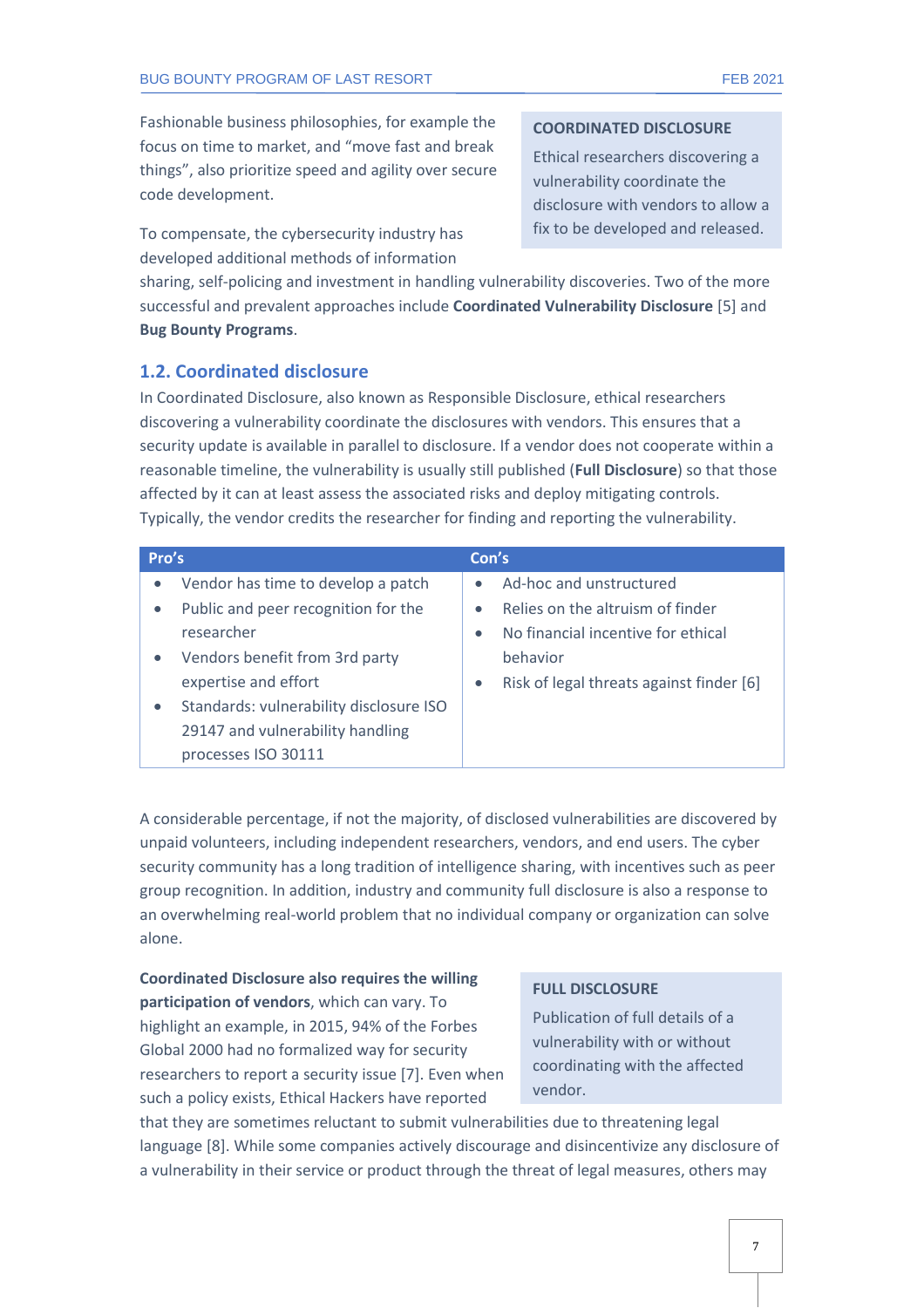encourage submissions but disincentivize these through onerous legal restrictions such as a lack of discovery credit, non-disclosure agreements or broken processes.

Participation can also be encouraged, for example through a well-publicized and supported coordinated disclosure program. But, to incentivize broader participation in coordinated disclosure, mature vendors have started initiating Bug Bounty Programs.

In 2015, **94% of the Forbes Global 2000 had no formalized way** for security researchers to report a security issue

#### <span id="page-7-0"></span>**1.3. Bug bounty programs**

A bug bounty program offers researchers recognition and compensation for reporting vulnerabilities to the vendor of the affected software (either directly or through a broker). Bug bounties have become increasingly popular in recent years, even the US Department of Defense relies on bug bounties to secure their infrastructure [9]. To cite a high-profile example, in the Hack the Air Force bug bounty program, it took less than a minute for the first valid vulnerability to be reported [10].

| Pro's     |                                         | Con's     |                                         |
|-----------|-----------------------------------------|-----------|-----------------------------------------|
| $\bullet$ | Vendors have time to develop a patch    | $\bullet$ | The system can be, and is gamed:        |
|           | Public recognition of finder            |           | Rogue developers write<br>$\bullet$     |
| $\bullet$ | Stimulate research into software        |           | vulnerabilities to later report         |
|           | security                                |           | them for profit                         |
| $\bullet$ | Attracts diverse hackers - diversity of |           | Automated discovery of low<br>$\bullet$ |
|           | crowd means diversity of skills and     |           | hanging fruit                           |
|           | expertise                               | $\bullet$ | High overheads to manage                |
| $\bullet$ | Incentivizes ethical behavior,          |           | submissions                             |
|           | internalizes cost of vulnerabilities    | $\bullet$ | Are vulnerabilities in software         |
| $\bullet$ | Can be more effective in finding some   |           | depletable (spares or dense)?           |
|           | types of vulnerabilities than internal  | $\bullet$ | More complex and sophisticated          |
|           | research [11] [12]                      |           | vulnerabilities are neglected           |

Bug Bounty Programs have traditionally been reactive and focused solely on compensating for software vulnerabilities. Recent research [13] has shown that compensating researchers for innovative defensive tools such as automating vulnerability discovery, or exploit mitigation techniques, is more proactive and yields greater return of investment.

#### **EXPLOIT**

An exploit is a piece of software, a set of data, or sequence of commands that takes advantage of a vulnerability in order to cause unintended or unanticipated behavior to occur in software or hardware.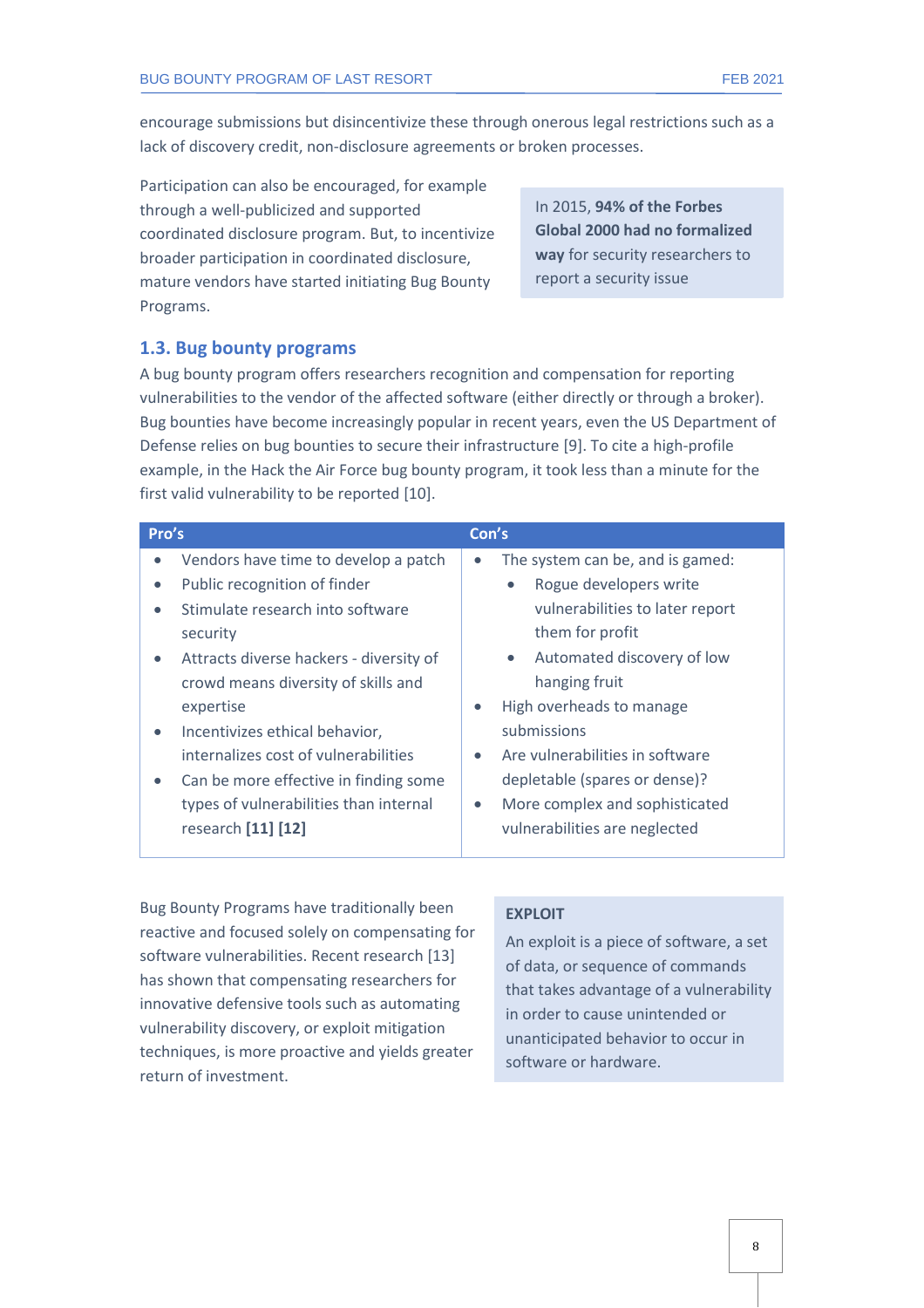#### **2. Limitations of and gaps in current approaches**

<span id="page-8-0"></span>Economic incentives can play a key role in vulnerability disclosure, regardless of what type of vulnerability disclosure process is ultimately pursued [13].

#### <span id="page-8-1"></span>**2.1. Inconsistent coverage due to viability and affordability**

Due to the voluntary aspect of Coordinated Disclosure and Bug Bounty programs, coverage is inconsistent. The security-haves for example, Google, Microsoft, or Apple, have mature and well-funded Bug Bounty Programs. On the other end of the spectrum, we have the security-have-not's, for example emerging vendors and open-source projects who lack the resources to fund and manage Bug Bounty programs (recent examples demonstrating how important this last aspect, are in the Appendix under Software Supply Chain).

#### **REWARDING VULNERABILITY DISCOVERY & VULNERABILITY DEFENSE TOOLS**

When we refer to Bug Bounty Programs in this paper, we implicitly include compensating researchers for vulnerabilities and for defense tools and methods.

Affordability is a major factor. The cost of a bug bounty program represents only a small percentage of a larger vendors' revenue (see [Table 5\)](#page-13-0) while software suppliers with lower or no revenue (open-source) cannot afford such initiatives.

A further inhibitor is that some vendors may also pursue a "Security through Obscurity" strategy or wish to obfuscate security issues for competitive reasons. While the latter is understandable, it comes at the cost of end user, economic and societal security.

This results in only partial coverage of software in private and enterprise use. This discrepancy does not just apply to being able to manage and fund such programs, but also being able to respond to the disclosed vulnerabilities and having the resources to develop a patch or fix.

#### <span id="page-8-2"></span>**2.2. Competition by the grey market in zero-days and vulnerabilities**

Most data breaches that a typical enterprise experiences may not involve zero-day vulnerabilities, even if their usage has risen in the past year [14]. But attacks that do leverage zero-days are typically targeted against sensitive and hardened targets, such as critical infrastructure and national security.

#### **ZERO-DAY**

A vulnerability that has not been publicly disclosed. In some definitions a vulnerability for which no patch or fix has been publicly released.

Zero-days are known only to a handful of operators, have not been publicly disclosed and subsequently have no mitigations available. Due to their effectiveness in attacking even hardened targets, a shadow market has developed for their trade offering prices more than USD 1 Million for select zero-day exploits targeting prevalent software.

The greatest challenge that bug bounty programs face is the competition with the criminal and unregulated markets in zero-days and vulnerabilities.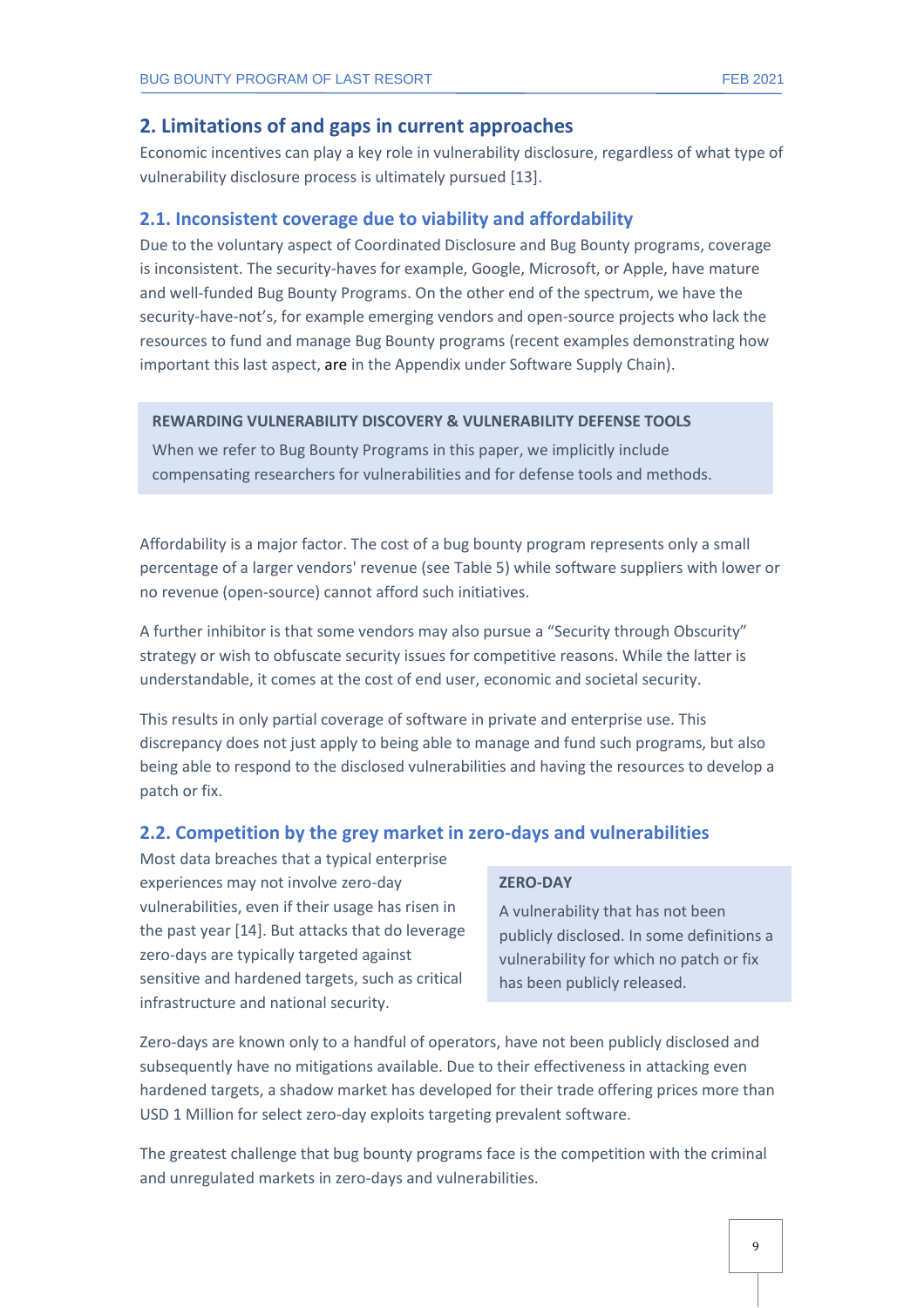While the number of actors in the criminal market for zero-days has shrunk considerably due to the impact of professionalized exploit brokerages, there is still a small but profitable segment catering to the cybercrime-as-a-service supply chain. The criminal market has become focused on special purpose vulnerabilities rather than headline grabbing zero-days unable to compete for prime exploits against the better funded brokers.

The prices for exploits in the unregulated, extralegal market (usually associated with nation state actors) have exploded over recent years, with some exploits nominally fetching millions of dollars, for example for mobile communications [15]. As these vulnerabilities are of interest to nation state actors for national security purposes, they tend to focus on critical technologies, and worst of all from a defender's point of view, disappear from public knowledge until accidentally disclosed or used in an attack [16]. Another aspect to consider is that any advantage gained through non-disclosure of zero-days is also an illusion. Almost every nation state actor is a glass cannon in cyber war. You can successfully attack, but not defend. And while you know which exploits you possess; information asymmetry means you do not know if others exist and who possesses them.





Due to the large sums involved, these vulnerabilities represent the greatest challenge to solve with bug bounties, and also create a paradox: it impacts our allies and adversaries both equally.

#### <span id="page-9-0"></span>**3. Bug Bounty Program of Last Resort**

This paper makes the case for a centralized bug bounty program of last resort. By centralized we mean that it is operated by a central authority, for example government or industry-wide association, and collectively rather than on a per-vendor basis. By last resort we mean that relevant and critical software and technology is included, to extend coverage to start-ups, open-source, and vendors with less mature security programs.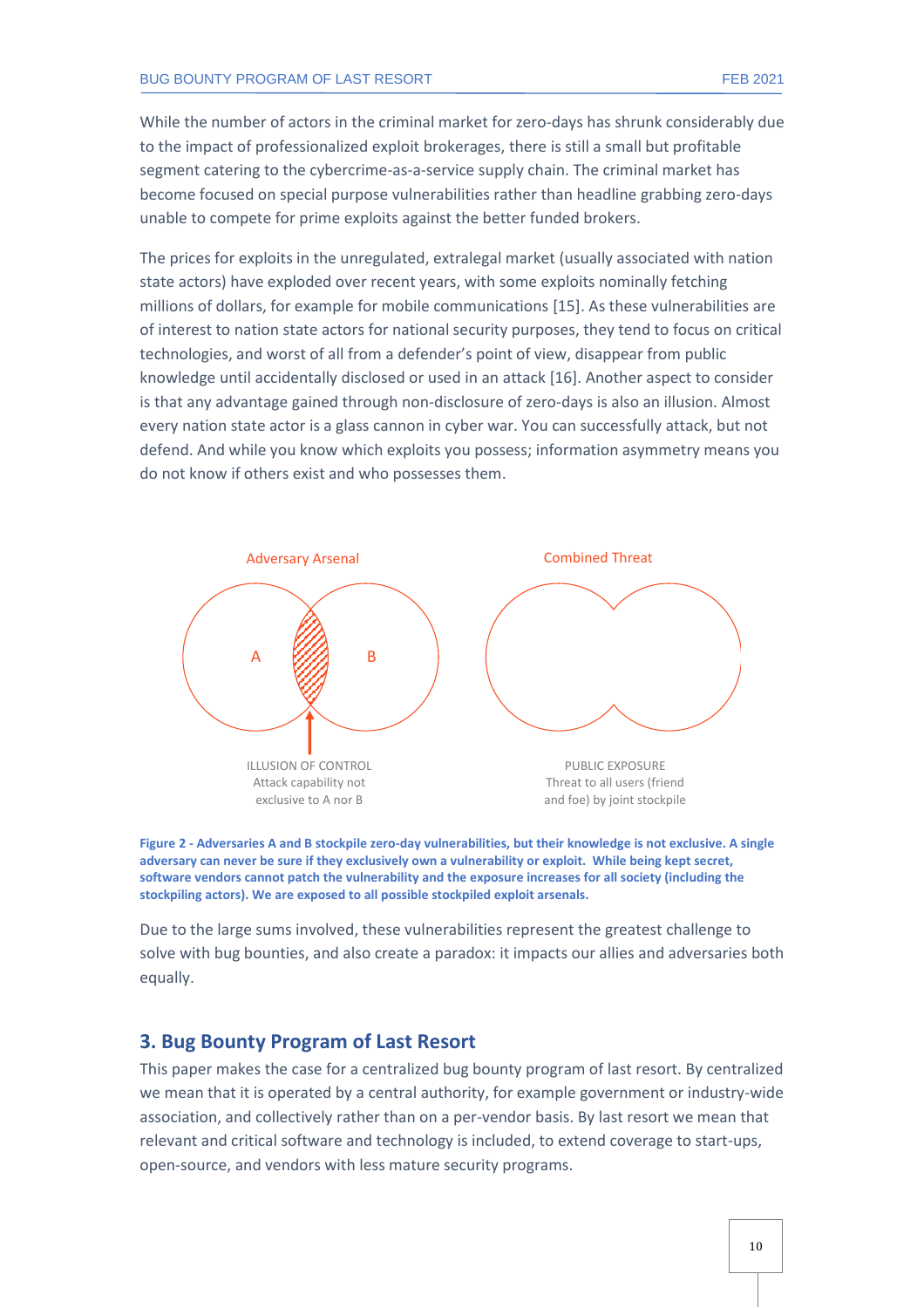In our model, the Bug Bounty program of last resort will buy all published vulnerabilities of critical, high, and medium severity. The purchase price increases with the severity of the vulnerability.

Bug bounties have proven themselves an effective mechanism to reduce the availability of zero-day vulnerabilities and exploits [17], but are costly to implement and have not been adopted consistently. Startup vendors, smaller vendors and open-source projects especially are challenged to fund and manage such programs, yet their

technologies are used widely and underpin the digital transformation.

To effectively address the larger problem of discovering vulnerabilities, will require several reinforcing and interacting bottom-up and top-down mechanisms:

- If vendors are given misaligned incentives, society will have to carry the cost and risk of high and growing volumes of vulnerabilities
- Responsibility, Liability and Incentives must be shared between users, vendors and government. This is not only a question of fairness, it's a matter of effectiveness.
- Attribution and internalizing of vulnerability cost are a key lever to change
- Absence of evidence is not evidence of absence and we cannot manage what we cannot measure [18]

#### <span id="page-10-0"></span>**3.1. Economics of bug bounty cost**

To validate the limits and economic feasibility of a bug bounty program of last resort we model the cost of purchasing vulnerabilities at large scale and at competitive prices. We model two scenarios with vulnerability and economic data covering the past 10 years. Our analysis proposes and validates a model for the affordability of broader scope bug bounty programs by assessing and comparing the cost to:

- the GDP of major economic regions such as OECD, EU, US, and Asia
- the estimated yearly losses to cyber crime
- the typical security expenditures in other industries
- the revenue to the software vendor in the same year

We assume global cybercrime losses of USD 1,000 billion per year (estimates of the global cost of cybercrime are always a matter of debate and range from USD 100 to 6,000 billion) [4] [18].The cost of the NotPetya malware that spread from an Ukrainian firm to the largest business worldwide in 2017 alone is estimated to be 10 Billion USD [19].

| VULNERABILITY PRICE BY SEVERITY |               |         |                 |  |  |  |  |  |
|---------------------------------|---------------|---------|-----------------|--|--|--|--|--|
|                                 | <b>MEDIUM</b> | HIGH.   | <b>CRITICAL</b> |  |  |  |  |  |
| Price per vulnerability USD     | 50'000        | 150'000 | 250'000         |  |  |  |  |  |
| CVSS score                      | $4 - 4.9$     | 7-8.9   | $9 - 10$        |  |  |  |  |  |

**Table 2 - Purchase price based on the severity of the vulnerability derived from the common vulnerability scoring system (CVSS) published in the NVD [20]**

This pricing structure aims at systematically capturing most critical vulnerabilities covering all technologies across vendors.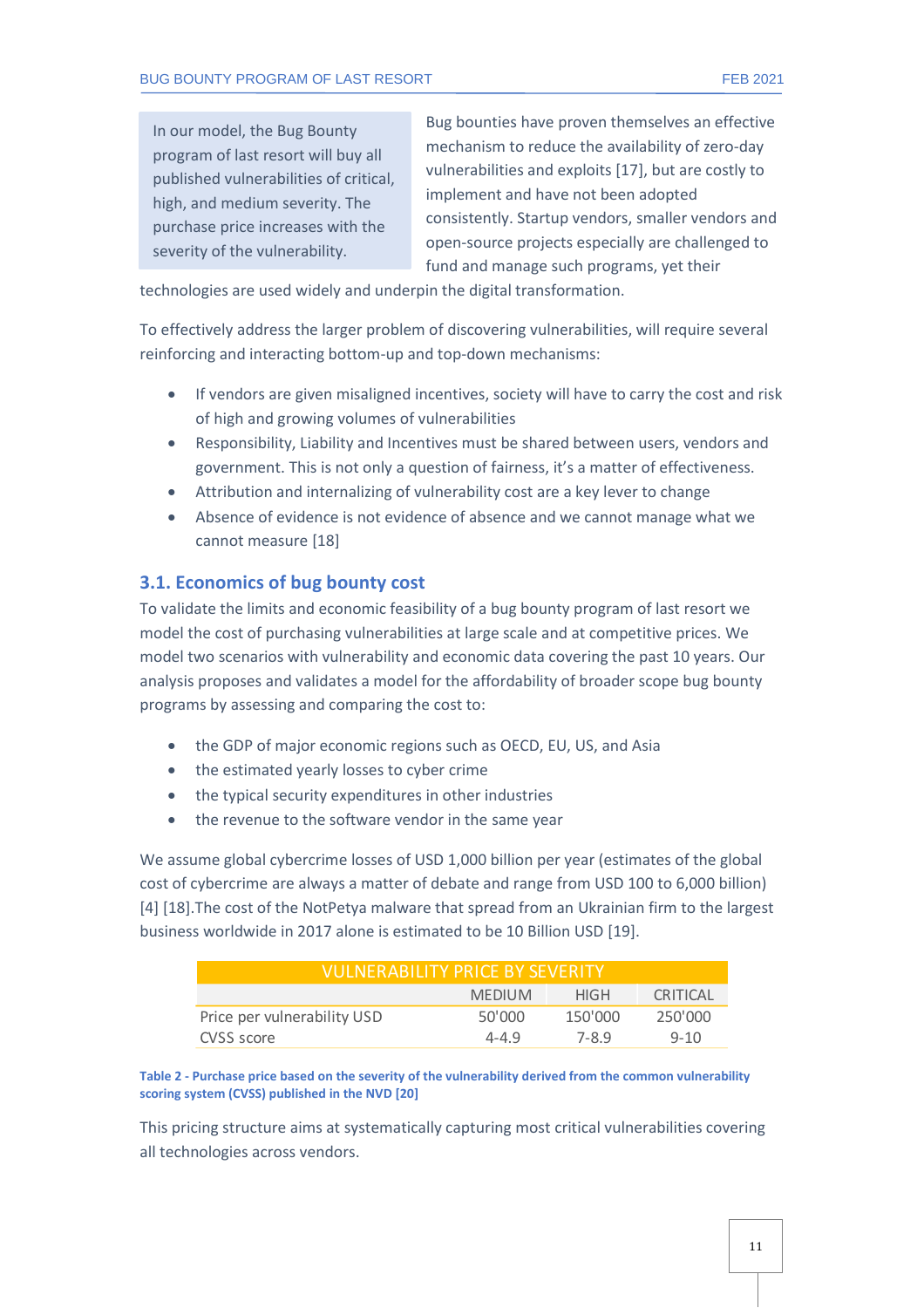Typical industry bug bounty prices are much lower than the prices of our model. Only exceptional and rare vulnerabilities are rewarded with more than 250k for coordinated disclosure or more than 1 Million for government use. We assume that our model prices

Bug bounty programs actively enable **information sharing**, **capacity building**, **training**, and **providing transparency** for all stakeholders - industry, society, and national security.

would attract a large proportion of capable security researchers and lead to increased security research and tool creation. It would also drive the cost of zero-days up - raising the ceiling of entry for cyber criminals and **nation state actors**.

We believe that vulnerabilities are sparse enough for a bug bounty of last resort to be effective. Every vulnerability either meaningfully lowers the number of vulnerabilities that are extant or rises the effort and complexity to find further vulnerabilities. The growth of bug bounty programs witnessed over the past 10 years demonstrates the effectiveness of bug bounties to increase security and identify vulnerabilities proactively [21].

#### <span id="page-11-0"></span>**3.2. Model A - Purchasing all vulnerabilities**

In [Figure 3](#page-11-1) we model the yearly cost to purchase all medium to critical security vulnerabilities of the top-10 to top-500 vendors since 2000. This model covers between 35% (top-10) to 81% (top-500) of the vulnerabilities disclosed per year. In [Table 3](#page-12-1) we compare the purchase cost of 2020 to the most recently reported GDP of major economic regions and the estimated yearly cost of cybercrime. I[n Table 4](#page-12-2) we compare the cost to global spend in IT.



<span id="page-11-1"></span>**Figure 3 - Shows the price to purchase all vulnerabilities of the top 10, top 50, top 100 and top 500 vendors which account for 35%, 57%, 65% and 81% of all medium to critical severity vulnerabilities published in 2020. The purchase price is modeled as USD 250k for critical, 150k for high, and 50k for medium severity vulnerability. Data source and severity rating from NVD.**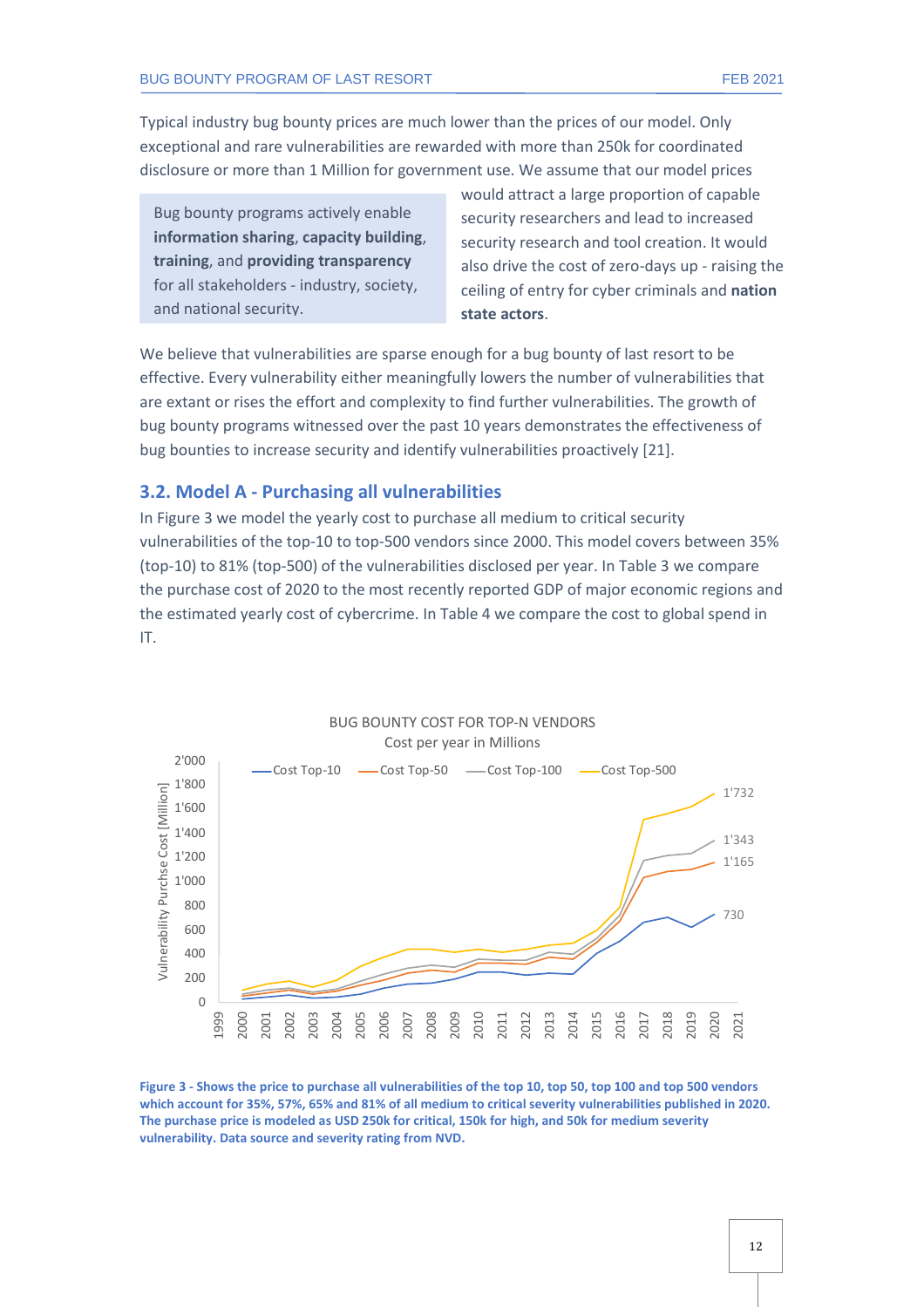#### BUG BOUNTY PROGRAM OF LAST RESORT FEB 2021

| <b>BUG BOUNTY COST COMPARISON</b> |                        |                |       |                 |                                         |         |         |         |             |  |  |
|-----------------------------------|------------------------|----------------|-------|-----------------|-----------------------------------------|---------|---------|---------|-------------|--|--|
|                                   | <b>VULNERABILITIES</b> |                |       | <b>PURCHASE</b> | PERCENT OF GDP OR LOSSES TO CYBER CRIME |         |         |         |             |  |  |
| Vendors                           | <b>CVE Top-N</b>       | <b>CVE AII</b> | Share | Cost Mio        | OECD                                    | EU      | US      | EAS     | Cyber Crime |  |  |
| $Top-10$                          | 6'418                  | 18'335         | 35%   | 730             | 0.0014%                                 | 0.0047% | 0.0034% | 0.0027% | 0.0730%     |  |  |
| <b>Top-50</b>                     | 10'441                 | 18'335         | 57%   | 1'165           | 0.0022%                                 | 0.0075% | 0.0055% | 0.0043% | 0.1165%     |  |  |
| <b>Top-100</b>                    | 11'840                 | 18'335         | 65%   | 1'343           | 0.0025%                                 | 0.0086% | 0.0063% | 0.0050% | 0.1343%     |  |  |
| <b>Top-500</b>                    | 14'864                 | 18'335         | 81%   | 1'732           | 0.0032%                                 | 0.0111% | 0.0081% | 0.0064% | 0.1732%     |  |  |

<span id="page-12-1"></span>**Table 3 - Yearly cost in Million of buying the top N vendors vulnerabilities compared to the 2019 GDP of OECD, EU, US, and East Asia & Pacific regions and losses to cyber crime**

The cost of 1,732 Billion to purchase 81% of all medium to critical severity vulnerabilities in 2020 would be

- **much less than 0.1% of the GDP of major economic regions** *less than 0.005% of the cumulated GDP of OECD members, or 0.02% of the cumulated GDP of EU members, or 0.01% the US GDP, or 0.01% of the East Asian & Pacific states.*
- **much less than 0.5% of global cybercrime losses** *assuming the total losses amount to USD 1,000 billion*
- **much less than 0.1% of global spend on IT**

Purchasing these vulnerabilities makes economic sense if the indirect losses of cybercrime are thereby reduced by at least 0.5% (zero-point-five percent).

| <b>WORLDWIDE IT SPENDING</b>  |                |                     |                |  |  |  |  |  |
|-------------------------------|----------------|---------------------|----------------|--|--|--|--|--|
| <b>SECTOR</b>                 | SPENDING [Mio] | <b>BOUNTY [Mio]</b> | <b>SHARE %</b> |  |  |  |  |  |
| Data Center Systems           | 214'911        | 1'732               | 0.81%          |  |  |  |  |  |
| <b>Enterprise Software</b>    | 476'686        | 1'732               | 0.36%          |  |  |  |  |  |
| Devices                       | 711'525        | 1'732               | 0.24%          |  |  |  |  |  |
| <b>IT Services</b>            | 1'040'263      | 1'732               | 0.17%          |  |  |  |  |  |
| <b>Communicatins Services</b> | 1'372'938      | 1'732               | 0.13%          |  |  |  |  |  |
| <b>Overall IT</b>             | 3'816'323      | 1'732               | 0.05%          |  |  |  |  |  |

#### <span id="page-12-2"></span>**Table 4 – Worldwide spend on IT in 2019 compared to cost of buying the top-500 vendors vulnerabilities (81% of all vulnerabilities) per year. Source [24]**

Buying all vulnerabilities is not feasible (and not necessary) to extend the benefits of crowdsourcing to the entire digital supply chain, improve vulnerability disclosure effectiveness, and reduce the pool of available zero-days in nation state arsenals.

#### <span id="page-12-0"></span>**3.3. Model B - Vendor purchases its vulnerabilities**

In this scenario we compare the cost to a specific software vendor to purchase all the vulnerabilities discovered in his products per year. Software vendors may not be incentivized to engage in Coordinated Disclosure or bug bounty programs in the absence of liability for vulnerabilities found in their products or services, or because they are not profit oriented open-source projects.

Comparing the cost of a bug bounty program to the vendor's revenue gives insights into the affordability of any initiative aiming to inter [24]nalize the software vulnerability costs.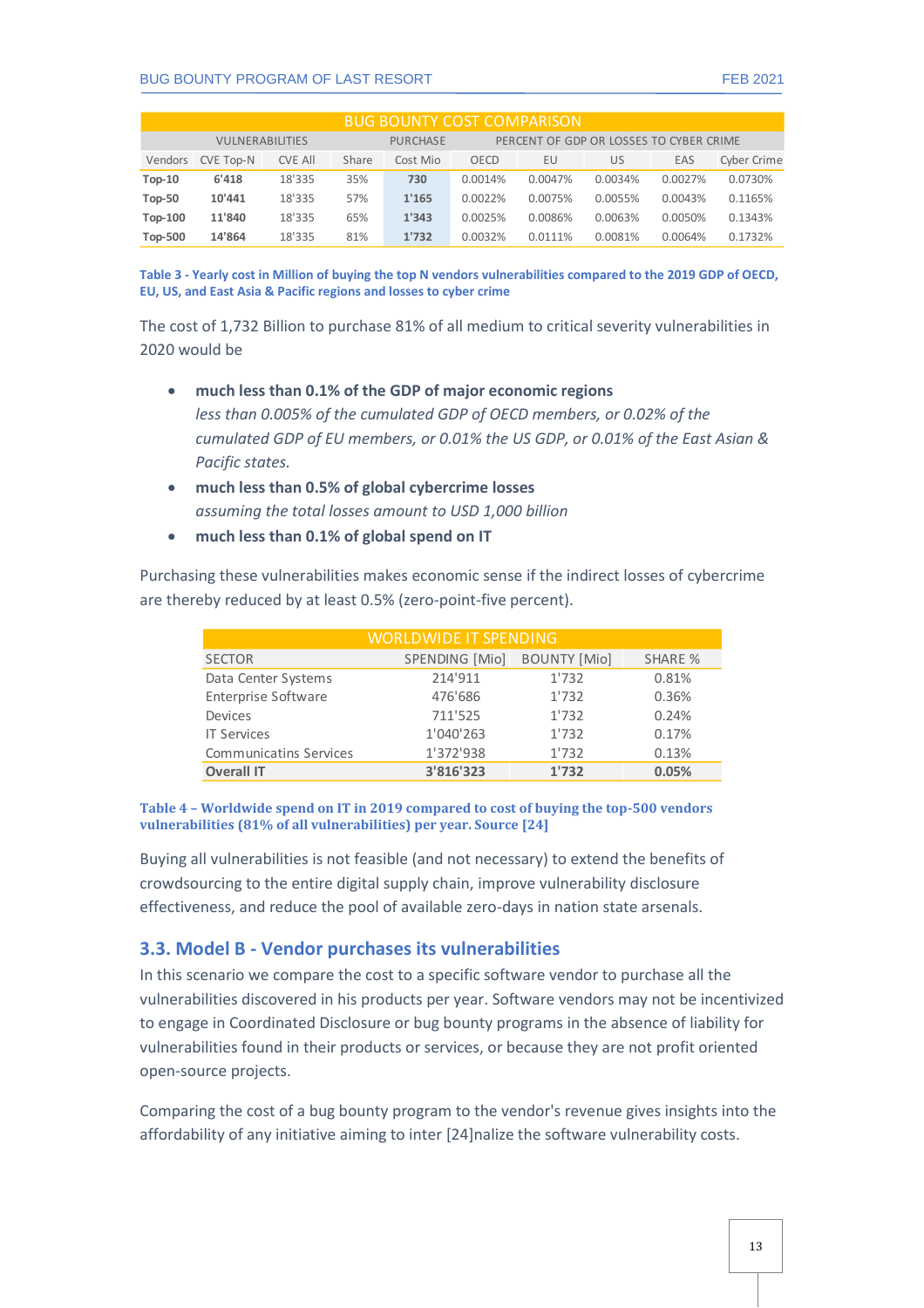[Table 5](#page-13-0) below compares the cost of purchasing the vulnerabilities of the top-20 vendors in 2020 to their most recently reported yearly revenue or financial results of the trailing twelve months (TTM).

|                | <b>BUG BOUNTY COST COMPARISON - TOP-20 IN 2020</b> |             |                |                |                      |               |                        |               |                  |            |  |
|----------------|----------------------------------------------------|-------------|----------------|----------------|----------------------|---------------|------------------------|---------------|------------------|------------|--|
|                | Rank Vendor                                        | Traded      | Com<br>mercial | Open<br>Source | <b>Bug</b><br>Bounty | Max<br>Bounty | <b>CVE<sub>S</sub></b> | Cost<br>[Mio] | Revenue<br>[Mio] | Share<br>% |  |
| $\mathbf{1}$   | <b>Microsoft</b>                                   | <b>MSFT</b> | Yes            |                | Yes                  | 250k          | 1'272                  | 159           | 147'114          | 0.11%      |  |
| 2              | Google                                             | GOOG        | Yes            |                | <b>Yes</b>           | 133k          | 1'215                  | 143           | 166'030          | 0.09%      |  |
| 3              | Oracle                                             | ORCL        | Yes            |                |                      |               | 819                    | 71            | 39'403           | 0.18%      |  |
| $\overline{4}$ | Netgear                                            | <b>NTGR</b> | Yes            |                | Yes                  | 15k           | 606                    | 61            | 1'141            | 5.35%      |  |
| 5              | Cisco                                              | <b>CSCO</b> | Yes            |                | (Yes)                | 10k           | 568                    | 63            | 48'071           | 0.13%      |  |
| 6              | <b>IBM</b>                                         | <b>IBM</b>  | Yes            |                |                      |               | 565                    | 50            | 75'030           | 0.07%      |  |
| $\overline{7}$ | Apple                                              | AAPL        | Yes            |                | Yes                  | 1,000k        | 468                    | 55            | 273'857          | 0.02%      |  |
| 8              | Adobe                                              | ADBE        | Yes            |                |                      |               | 313                    | 43            | 12'868           | 0.33%      |  |
| 9              | Qualcomm QCOM                                      |             | Yes            |                | (Yes)                | 15k           | 307                    | 53            | 19'999           | 0.27%      |  |
| 10             | RedHat                                             |             | Yes            | Yes            |                      |               | 306                    | 30            | 3'362            | 0.89%      |  |
| 11             | Debian                                             |             |                | Yes            |                      |               | 271                    | 28            |                  |            |  |
| 12             | <b>OpenSUSE</b>                                    |             |                | Yes            |                      |               | 249                    | 27            |                  |            |  |
| 13             | Intel                                              | <b>INTC</b> | Yes            |                | Yes                  | 100k          | 240                    | 24            | 78'098           | 0.03%      |  |
| 14             | GitLab                                             |             | Yes            | Yes            | Yes                  | 20k           | 240                    | 21            | 120              | 17.50%     |  |
| 15             | Jenkins                                            |             |                | Yes            |                      |               | 230                    | 17            |                  |            |  |
| 16             | <b>SAP</b>                                         | SAP         | Yes            |                |                      |               | 222                    | 20            | 27'839           | 0.07%      |  |
| 17             | Fedora                                             |             |                | Yes            |                      |               | 219                    | 22            |                  |            |  |
| 18             | Huawei                                             |             | Yes            |                |                      |               | 190                    | 16            | 132'634          | 0.01%      |  |
| 19             | Mozilla                                            |             |                | Yes            | Yes                  | 10k           | 179                    | 19            | 828              | 2.29%      |  |
| 20             | Canconical                                         |             | Yes            | Yes            |                      |               | 162                    | 13            | 119              | 10.92%     |  |

<span id="page-13-0"></span>**Table 5 - Top 20 vendors with vulnerability purchase cost and yearly revenue (in Million USD). The list also indicates vendors with a and bug bounty program and the max payout if available. Source: see Appendix.**

#### **Market Structure**

These top 20 vendors account for the majority of software in private and commercial use, covering all market dominating browsers, operating systems, databases, business process applications, networking hard- and software, mobile devices, and much more. The security of the digital society depends critically on the security efficacy and investments of these vendors.

- Eleven of the top 20 vendors are publicly traded companies, with ten vendors reporting revenues in **excess of USD 10 Billion per year**.
- Five of the top 20 vendors pursue **no commercial interests and have therefore no revenue** - they exclusively depend on sponsoring or the community
- Eight of the top 20 vendors main product is **open-sourced or based on open-source software**
- Nine of the top 20 vendors **have a bug bounty program** of some sort with maximum payouts ranging between USD 15k to 1,000k.
- Seven of the eleven traded vendors have **a bug bounty program**. Qualcoms bug bounty is by invitation only, Cisco's is limited to the Meraki product line.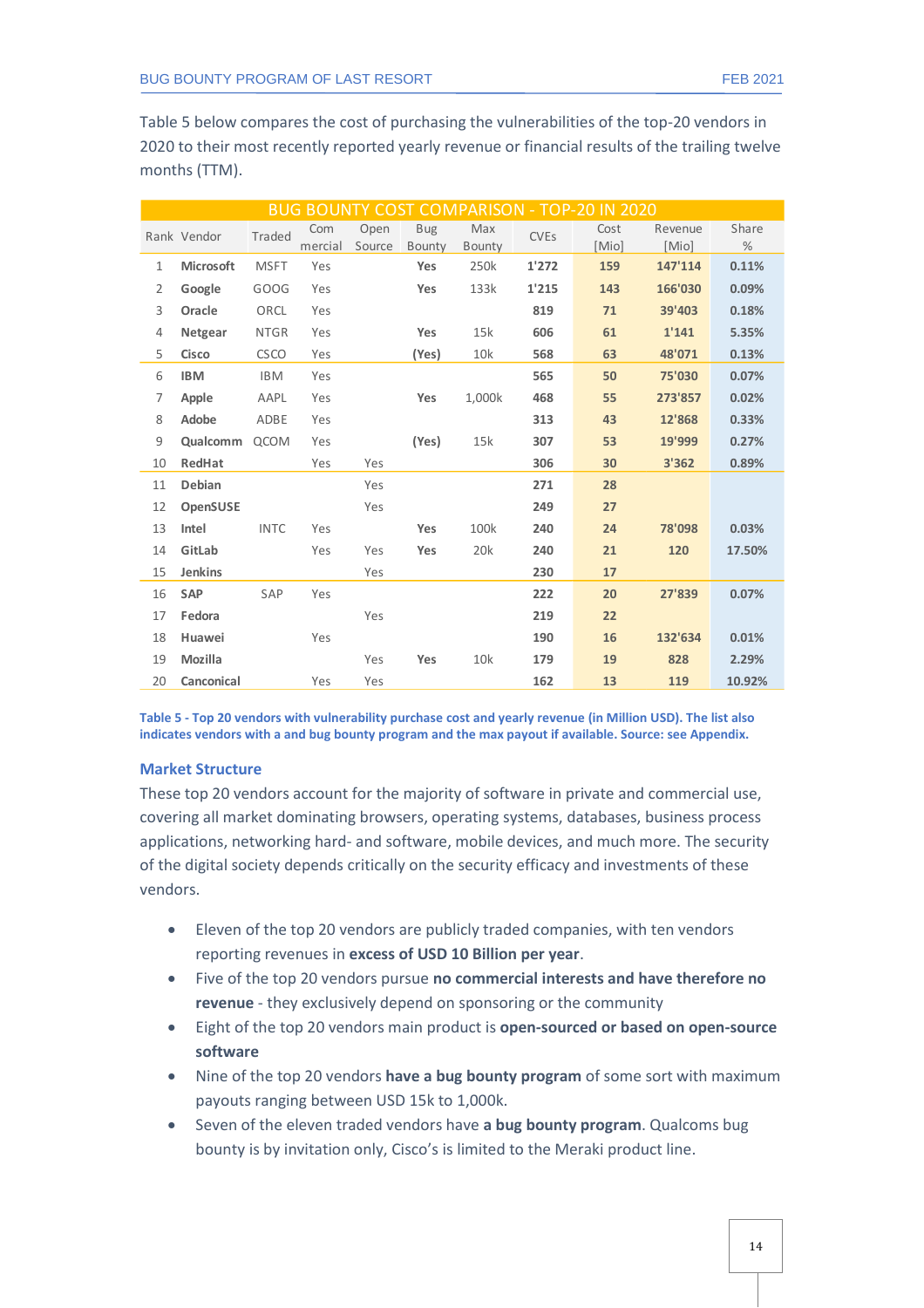#### **Financial Impact**

Financial impact of a bug bounty program purchasing all of the vendors vulnerabilities compared to the yearly revenue of the vendor

- The cost for the eleven publicly listed vendors to buy their own vulnerabilities is **less than 0.5% of their yearly revenue<sup>2</sup> (**excluding the outlier Netgear<sup>3</sup>)
- Three of the four vendors with a cost/revenue share larger than 1% are **based on open-source software** (GitLab, Mozilla, Canonical)
- Four of the top-20 **vendors report no revenues / are not commercial** (Debian, OpenSUSE9, Jenkins, Fedora)

For the year 2016 US-based OEMs and suppliers in the **automotive industry** reported paying approximately **\$22 billion of warranty and recall accruals**. Best-in-class supplier companies target approximately **1% for annual recall and warranty costs** combined [23]. GM revenue 2020 (tracking twelve-month TTM): 115,793 Million.

In the United States' retail sector, the accepted rate of "pilferage" or "inventory shrinkage" (considered a cost of doing business) is between 1.5% and 2.0% of annual sales - and much higher than the relative costs for a BB program of last resort [22].

There is considerable room for profitable vendors to accept the responsibility and invest into the security of their products without a risk to their business.

**On the other hand, and importantly, non-commercial software vendors cannot afford a bug bounty program on their own, while many commercial products or cloud offerings critically depend on such open-source.** 

The Internet Bug Bounty addresses this challenge, and our data shows that the industry could easily afford to scale and support this model [23].

The analysis of model A and B demonstrates that a bug bounty program of last resort with offering competitive prices is easily affordable. Even doubling the prices or volume of vulnerabilities purchased would not exceed financial ability of most vendors or economic regions.

Such a bug bounty program shall not be confined to purchase vulnerabilities only. Lucrative rewards for effective and innovative tooling for defense or identification of vulnerabilities shall be included and can be easily afforded.

<sup>&</sup>lt;sup>2</sup> Cost/revenue share of the 11 publicly traded organizations: average 0.60%, median 0.11% (including Netgear)

<sup>3</sup> Netgear had 1,893 vulnerabilities in 2020 and less than 50 vulnerabilities per year in all the previous years. The reason for the rise in 2020 was not investigated.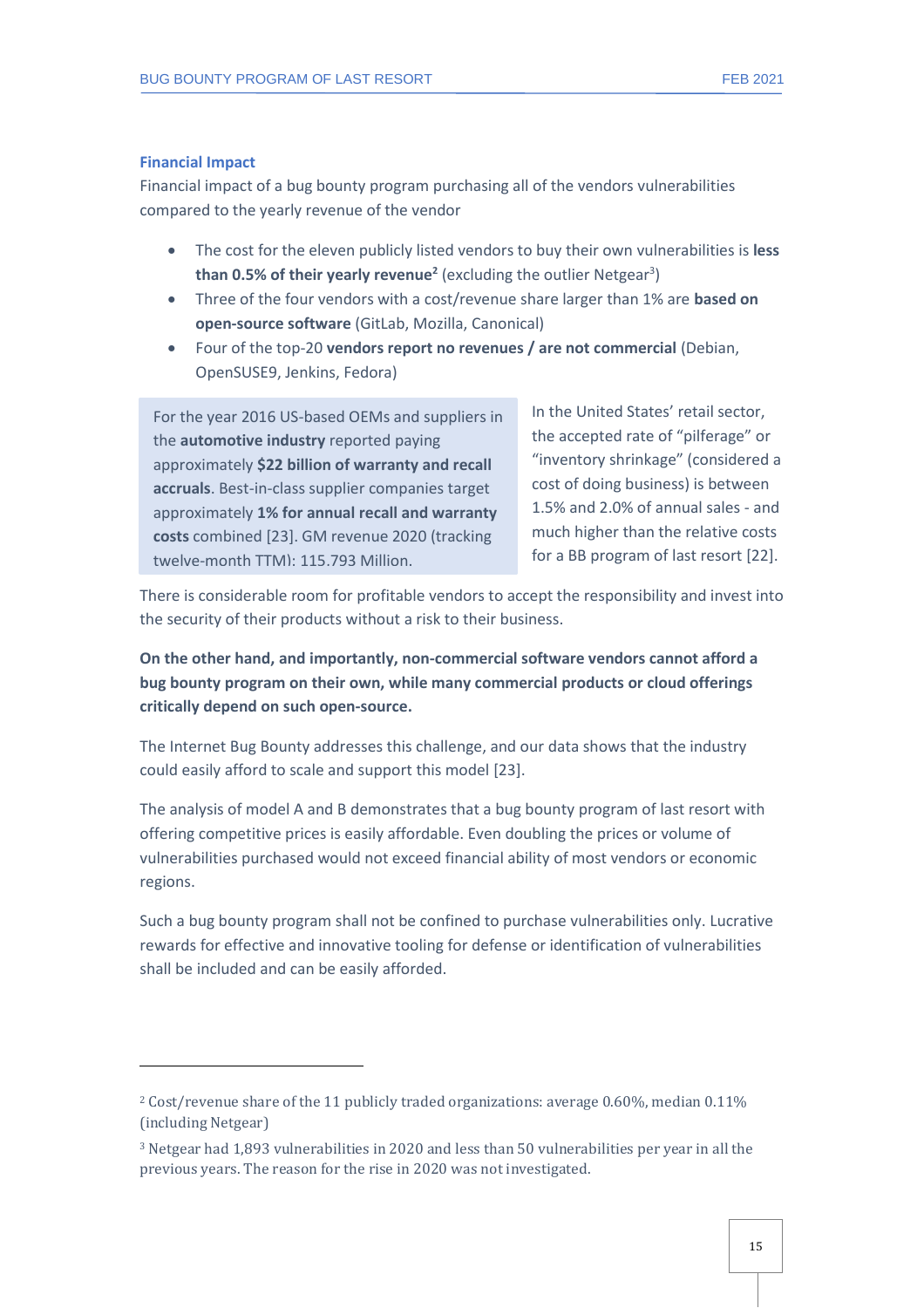#### <span id="page-15-0"></span>**3.4. Aspired benefits of a Bug Bounty Program of Last Resort**

Cyber attackers have become accomplished in finding the weakest link in an enterprise's security, even if that means focusing on the supply chain, as for example in the recent Solarwinds Breach [24]. Regardless of how much a single vendor invests, or how secure their software is, if there are other vulnerable components available to an attacker, they will gain entry. Even if future regulation may stipulate minimal standards, these will not eliminate all vulnerabilities. Major vendors such as Google, that have very mature security programs, run BB programs - a tacit acknowledgement that despite best intentions and efforts, there will always be a residual number of flaws in their software. Yet only a small percentage of vendors currently participate in bug bounty programs, leaving a wide divergence between the security haves and have-nots.

The economics for startups and open-source vendors make large scale bounty programs and bounties a challenging prospect. Yet their revenue does not necessarily reflect how critical their software is, or the risks associated with it being exploited. Without industry-wide coverage across the software attack surface, end users are exposed.

#### <span id="page-15-1"></span>**3.5. Additional benefit: Depleting vulnerability stockpiles**

The longer a given vulnerability exists, the more likely that it is rediscovered and exploited by other actors (vulnerability rediscovery, see box above), including criminals and nationstate adversaries. A bug bounty program reporting vulnerabilities to the vendor is an effective means to deplete the hidden stocks of zero-days exploits.

Research found a considerable rediscovery rate of vulnerabilities. For Android, 13.9% of vulnerabilities are rediscovered within 60 days, rising to 20% within 90 days and for the Chrome browser they found 12.57% rediscovery within 60 days [25]. Google's Project-Zero already invests in discovering and disclosing zero-day vulnerabilities and has shown this to be an effective method to ensure that the vulnerabilities it discovers are promptly patched by software vendors. Greater sharing of zero-

#### **VULNERABILITY REDISCOVERY**

refers to the likelihood of multiple parties discovering the same vulnerability independently of one another [26]. In the case of a nation state, **a zero-day exploit becomes worthless** if another party, for example the vendor in question or an independent researcher **disclose the vulnerability publicly**.

days increases accountability of vendors to mitigate and secure software against all actors.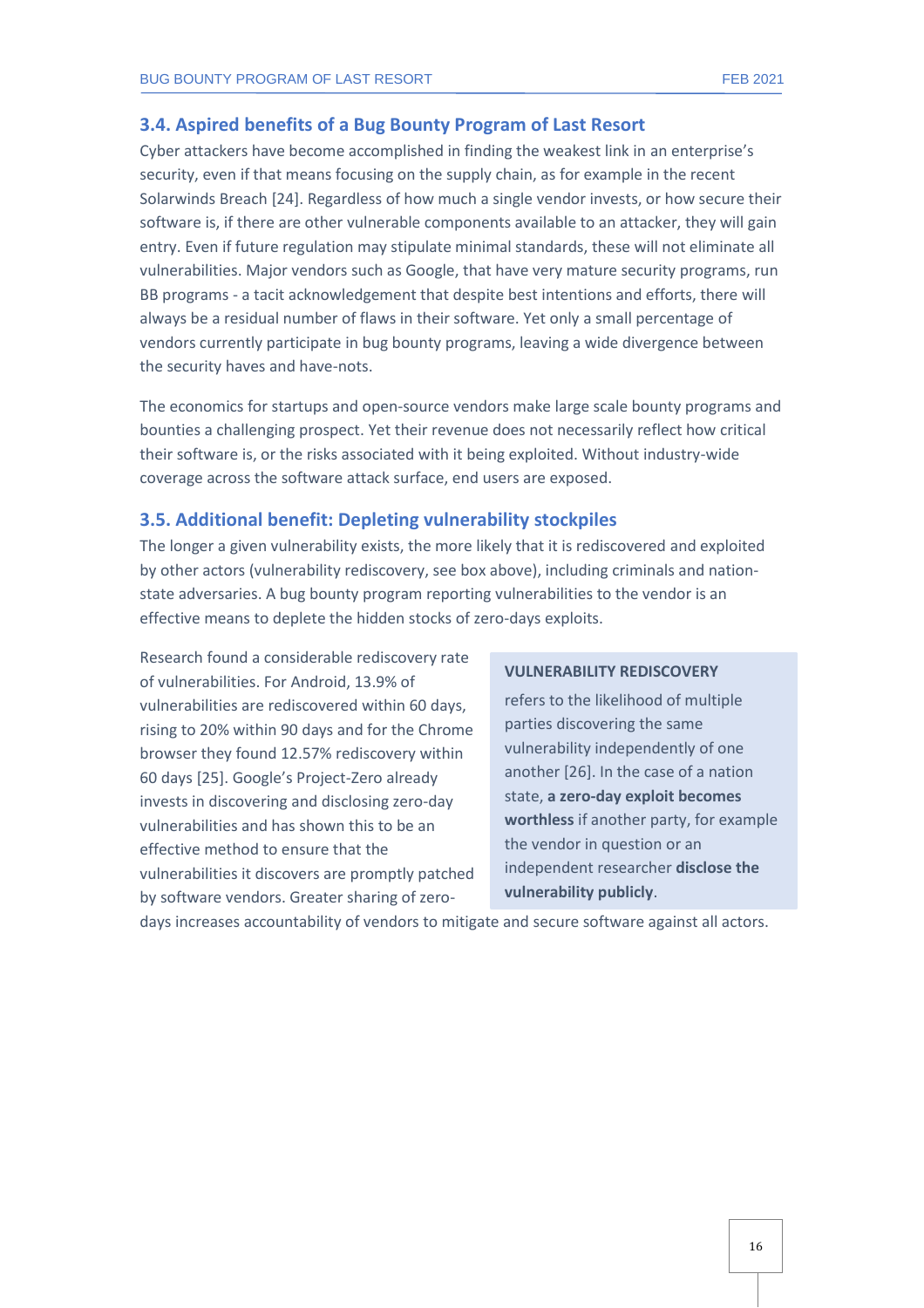

**Figure 4 - Increased vulnerability research through a proposed bug bounty of last resort leads to increased independent rediscovery and publication of vulnerabilities stockpiled by criminals and nation state actors. Increased rediscovery is effective to expose vulnerabilities we cannot complete directly on price.**

Creating and increasing incentives for tools and techniques that support vulnerability discovery (e.g., through bug bounty) is an effective method to drain the stockpile of offensive zero-day vulnerabilities [26]. Increased rediscovery of vulnerabilities systematically depletes the hidden arsenals of all actors (including actors that cannot be outbid on vulnerability price) - increasing overall security of the digital societies.

#### <span id="page-16-0"></span>**4. Conclusions**

Our research and data show that existing Bug Bounty programs are successfully used to incentivize, formalize and strategically focus vulnerability discovery and research. Furthermore, we have demonstrated that the costs involved are trivial compared to the larger vendors revenue, and especially in comparison with industries that have similar security and safety requirements.

But we also discovered that to achieve industry-wide coverage more generally across the broader software attack surface, especially for financially and resource constrained software developers, will require the implementation of regulatory standards and collective investment.

**We argue that industry-wide coverage of software vulnerabilities can be achieved by creating a Bug Bounty Program of Last Resort.**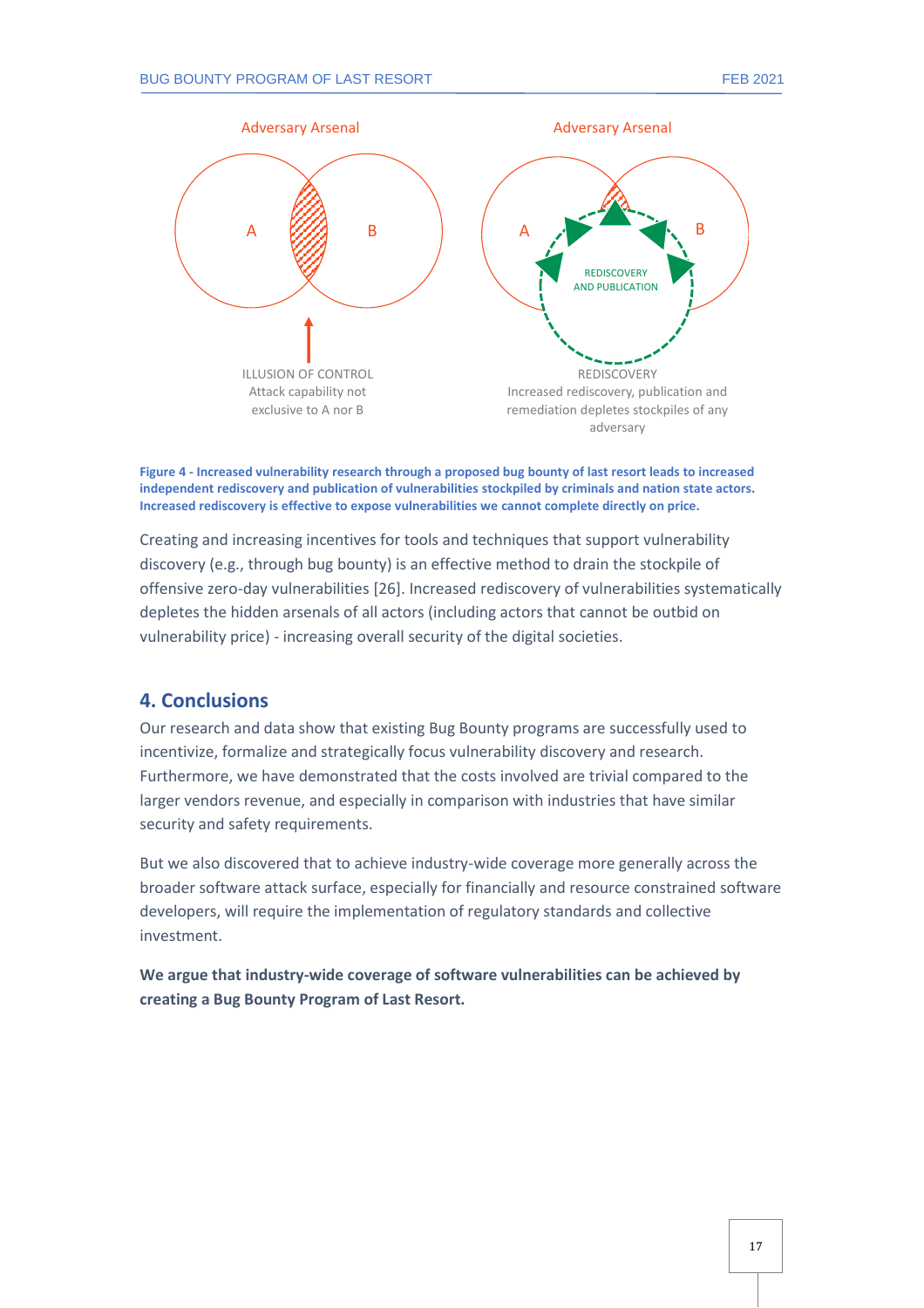In summary, the main benefits of a Bounty Program of last Resort are:

- More effective collective and proactive cyber defense through faster and more efficient vulnerability discovery and remediation
- Transparency and internalization of costs shifting the costs from end users and implementers to producers and vendors. Increased transparency into the security of software vendors
- A broad vulnerability safety-net for safe and secure innovation and rapid societal digital transformation. Including critical and prevalent open-source projects
- Systematically depleting nation state zero-day exploit arsenals

Society and businesses need to have assurance that they can safely and securely navigate the digital transformation. Our proposed solution provides this assurance and trust in the security of the software they deploy. It also enables emerging technology vendors and developers to focus on innovation first, without trading agility for security.

#### <span id="page-17-0"></span>**4.1. The authors**

**Oliver Rochford** [@OliverRochford](https://twitter.com/OliverRochford) works for Brim Security. Oliver is also advisor for Dark Defense AI GmbH, Picus Security, Adversa AI and CyberPal. Oliver has worked in security for over 20 years, and his past employers include Gartner, Tenable, and Qualys and Secunia.

**Stefan Frei** [@Stefan\\_Frei](https://twitter.com/Stefan_Frei) works for SDX Security and teaches Cyber Security at ETH Zurich. Stefan has worked in security for over 20 years, and his past employers include Accenture Security, Swisscom, NSS Labs, Secunia, and ISS X-Force.

#### <span id="page-17-1"></span>**4.2. Acknowledgments**

We thank for their contributions, review and input for this paper

- Aditya Kuppa
- Bernhard Plattner
- Didier Sornette
- Francisco Artes
- Lamine Aouad
- Pascal Guier

Frontpage graphic designed by starline / Freepik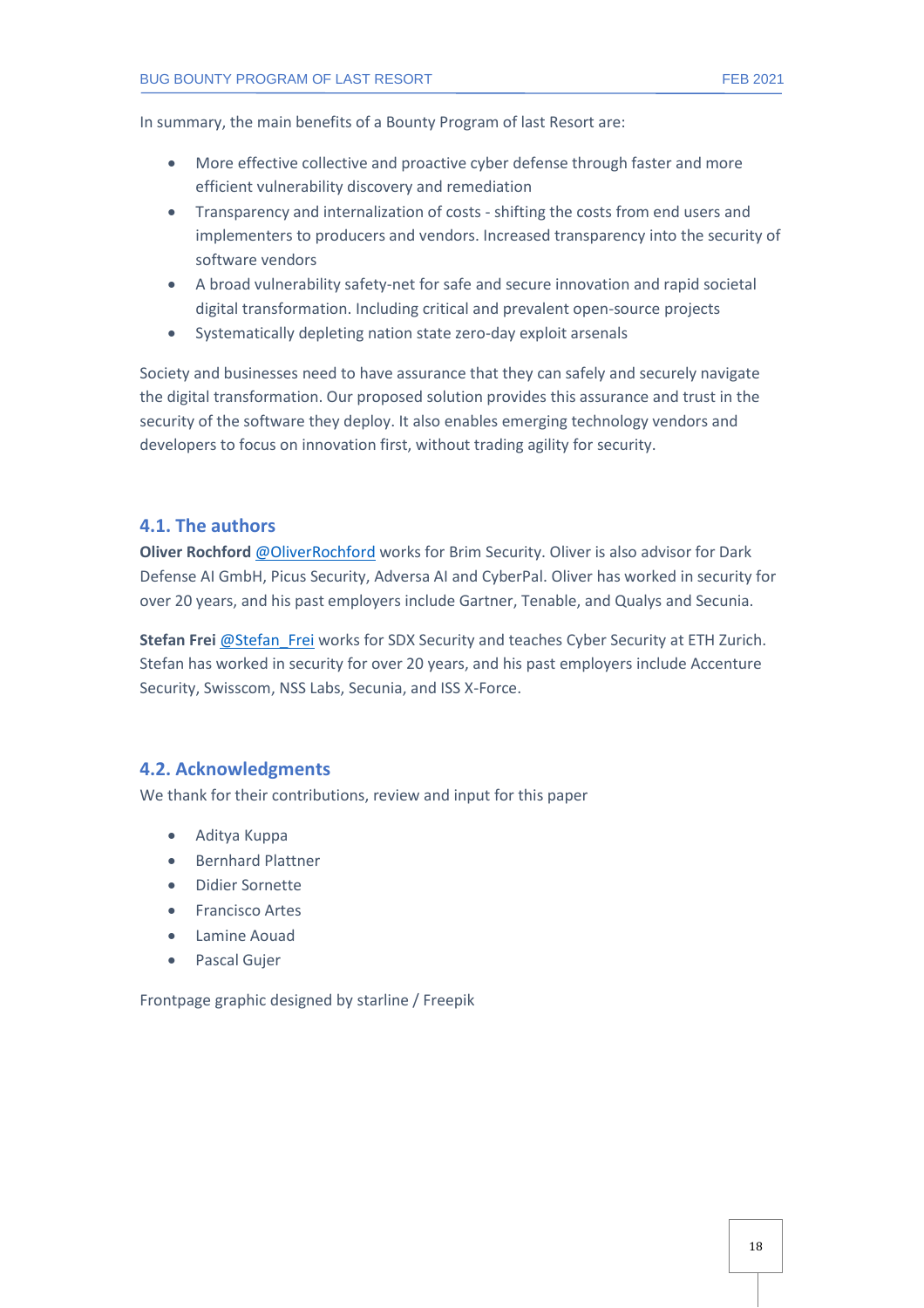#### <span id="page-18-0"></span>**5. Future areas of research**

#### **Operating and Funding a Bug Bounty of Last Resort**

This paper is focused on the economic argument for a BBPLR, and so we do not discuss implementation in detail, which remains for future research.

Several major questions remain to be addressed:

- 1. Who would run a BBPLR?
- 2. How would it be enforced?
- 3. How would it be funded?
- 4. How would we measure success?

In our future research we will review existing Bug Bounty models and approaches, as well as lessons learned for operational and funding models. We will also investigate existing Bug Bounty programs, for example the Internet Bug Bounty [23][24], and their impact - what works well, what doesn't - and how the model can be scaled up and optimized for broader adoption.

Lastly, we plan to conduct a review of prospective operational and funding models analogous programs in other industries, for example:

- 1. A national or regional agency approach, where a government or union agency is responsible for operating and enforcing the program. Funding could be from an agency or governmental budget.
- 2. An industry Association approach, where an existing or newly created industry association operates the program for a group of vendors. This could be funded through member contributions, in the form of insurance, or via governmental funding calculated on industry tax contributions. Without regulatory mandatory participation, this would likely result in weak participation and enforcement.

#### <span id="page-18-1"></span>**6. Further reading**

- International Vulnerability Purchase Program (IVPP) <https://techzoom.net/whitepaper/international-bug-bounty-progam>
- Tenable: How lucrative are vulnerabilities? <https://www.sciencedirect.com/science/article/abs/pii/S1361372319301241>
- Cyber Resilience Playbook for Public- Private Collaboration / WEF [https://www.weforum.org/reports/cyber-resilience-playbook-for-public-private](https://www.weforum.org/reports/cyber-resilience-playbook-for-public-private-collaboration)[collaboration](https://www.weforum.org/reports/cyber-resilience-playbook-for-public-private-collaboration)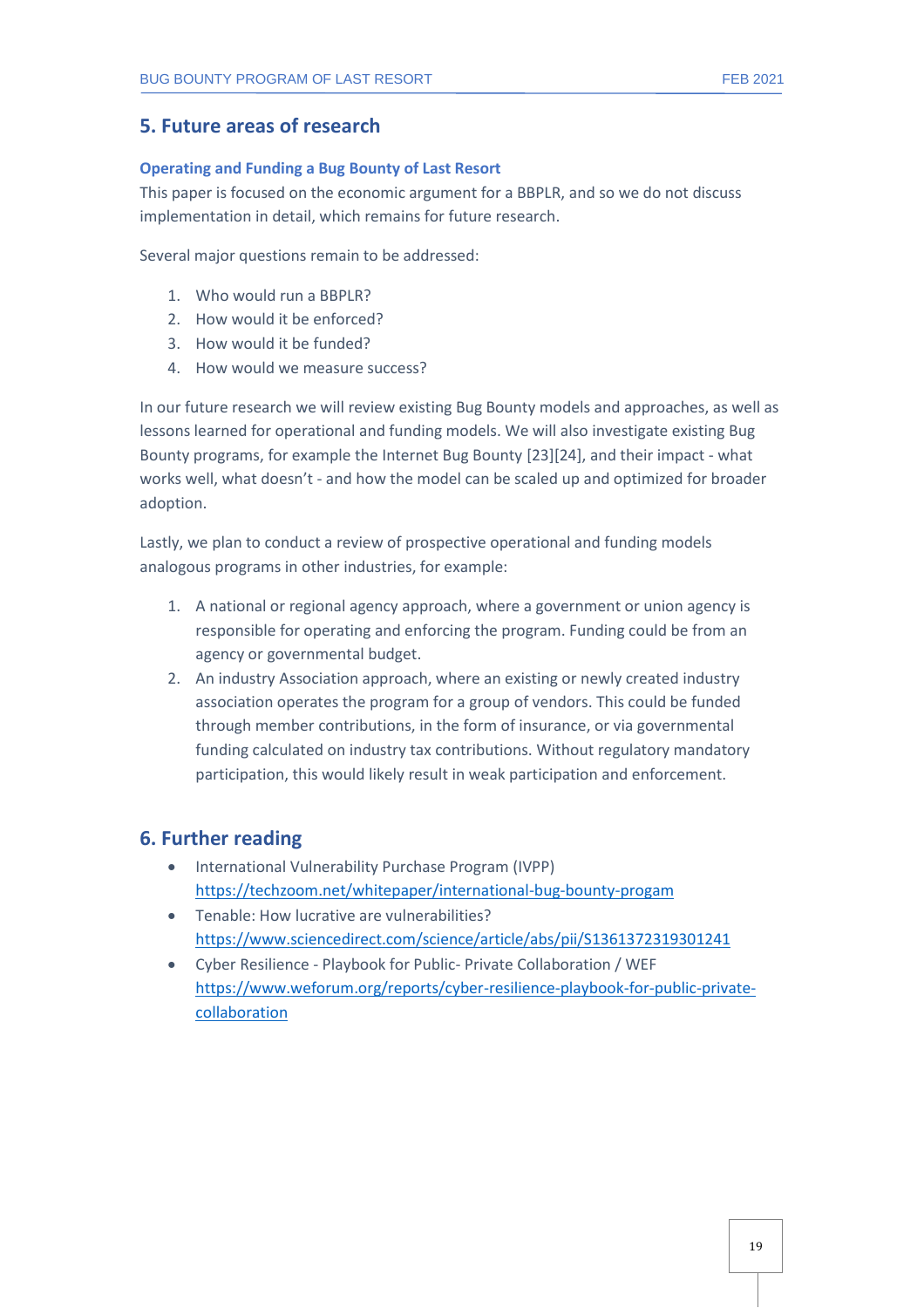#### <span id="page-19-0"></span>**7. Bibliography**

- [1] NVD, "National Vulnerability Database," NIST, 2020. [Online]. Available: https://nvd.nist.gov.
- [2] R. Lemos, "Special Report: National Vulnerability Database Analysis," 15 10 2020. [Online]. Available: https://techbeacon.com/security/special-report-nationalvulnerability-database-analysis.
- [3] J. Chong, "Bad Code: Should Software Makers Pay?," 03 10 2013. [Online]. Available: https://newrepublic.com/article/114973/bad-code-should-software-makers-paypart-1.
- [4] Accenture, "The cost of cybercrime study," Accenture Security, 2019. [Online]. Available: https://www.accenture.com/\_acnmedia/PDF-96/Accenture-2019-Cost-of-Cybercrime-Study-Final.pdf.
- [5] NCSC, "Coordinated Vulnerability Disclosure: The Guideline," National Cyber Security Centre (NCSC), 10 2018. [Online]. Available: https://www.enisa.europa.eu/news/memberstates/WEB\_115207\_BrochureNCSC\_EN\_A4.pdf.
- [6] Attrition.org, "Legal Threats Against Security Researchers," 09 2020. [Online]. Available: http://attrition.org/errata/legal\_threats/.
- [7] K. Moussouris, "Data Security and Bug Bounty Programs: Lessons Learned from the Uber Breach and Security Researchers," 06 02 2018. [Online]. Available: https://www.commerce.senate.gov/services/files/E162FD54-F858-44AE-B25F-64E331C628AE.
- [8] Miguel, "The 2020 Hacker Report," 2020. [Online]. Available: https://www.hackerone.com/sites/default/files/2020-10/the-2020-hackerreport%20%281%29.pdf.
- [9] US-DOD, "Air Force Issues Challenge to "Hack the Air Force"," 26 04 2017. [Online]. Available: https://www.defense.gov/Newsroom/Releases/Release/Article/1164012/air-forceissues-challenge-to-hack-the-air-force/.
- [10] HackerOne, "AIM HIGH...FIND, FIX, WIN!," 10 08 2017. [Online]. Available: https://www.hackerone.com/blog/hack-the-air-force-results.
- [11] D. Fisher, "Researchers Find Bug Bounty Programs Pay Economic Rewards," 10 07 2013. [Online]. Available: https://threatpost.com/researchers-find-bug-bountyprograms-pay-economic-rewards/101243/.
- [12] M. Finifter, "An Empirical Study of Vulnerability Rewards Programs," 14 08 2013. [Online]. Available: https://www.usenix.org/system/files/conference/usenixsecurity13/sec13 paper\_finifter.pdf.
- [13] "Shellshock (software bug)," Wikipedia, 2021. [Online]. Available: https://en.wikipedia.org/wiki/Shellshock\_%28software\_bug%29.
- [14] E. Silfversten, "Economics of Vulnerability Disclosure," 14 12 2018. [Online]. Available: https://www.rand.org/pubs/external\_publications/EP67755.html.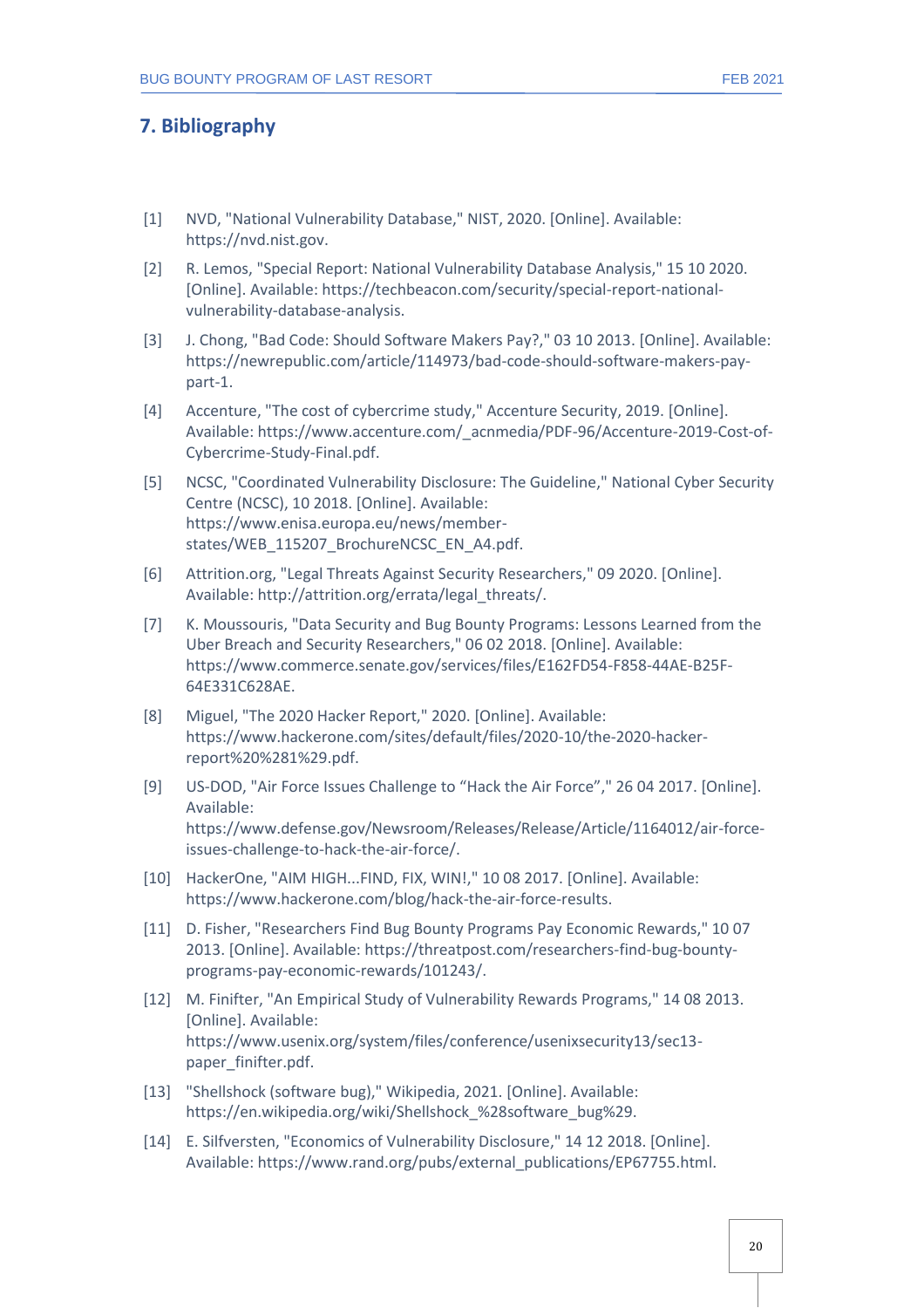- [15] J. Vijayan, "More Attackers Have Begun Using Zero-Day Exploits," 04 06 2020. [Online]. Available: https://www.darkreading.com/attacks-breaches/more-attackershave-begun-using-zero-day-exploits-/d/d-id/1337493.
- [16] Zerodium, "We are Zerodium," 2020. [Online]. Available: https://www.zerodium.com.
- [17] O. Rochford, "Tenable: How lucrative are vulnerabilities?," Tenable, 12 2019. [Online]. Available: https://www.sciencedirect.com/science/article/abs/pii/S1361372319301241.
- [18] D. Childs, "Pwn Tokio Day Three Results," ZeroDayInitiative, 08 11 2020. [Online]. Available: https://www.thezdi.com/blog/2020/11/8/pwn2own-tokyo-live-fromtoronto-day-three-results-and-master-of-pwn.
- [19] S. Frei, "The Known Unknowns in Cyber Security," 05 12 2013. [Online]. Available: https://techzoom.net/whitepaper/the-known-unknowns-in-cyber-security/.
- [20] S. Morgan, "2017 Cybercrime Report," Cybersecurity Ventures, 10 2017. [Online]. Available: https://cybersecurityventures.com/2015-wp/wpcontent/uploads/2017/10/2017-Cybercrime-Report.pdf.
- [21] A. Greenberg, "The Untold Story of NotPetya, the Most Devastating Cyberattack in History," Wired, 22 08 2018. [Online]. Available: https://www.wired.com/story/notpetya-cyberattack-ukraine-russia-code-crashedthe-world/.
- [22] NVD, "Common Vulnerability Scoring System (CVSS)," NIST, 2020. [Online]. Available: https://nvd.nist.gov/vuln-metrics/cvss.
- [23] D. Geer, "Cybersecurity as Realpolitik," BlackHat, 06 08 2014. [Online]. Available: http://geer.tinho.net/geer.blackhat.6viii14.txt.
- [24] K. Costello, "Gartner Says Worldwide IT Spending to Grow 4% in 2021," Gartner, 20 10 2020. [Online]. Available: https://www.gartner.com/en/newsroom/pressreleases/2020-10-20-gartner-says-worldwide-it-spending-to-grow-4-percent-in-2021.
- [25] CSIS, "The Economic Impact of Cybercrime and Cyber Espionage," CSIS, 22 07 2013. [Online]. Available: http://csis-website-prod.s3.amazonaws.com/s3fspublic/legacy\_files/files/publication/60396rpt\_cybercrime-cost\_0713\_ph4\_0.pdf.
- [26] I. B. Bounty, "Internet Bug Bounty," 2020. [Online]. Available: https://internetbugbounty.org.
- [27] D. B. Johnson, "SolarWinds, top executives hit with class action lawsuit over Orion software breach," SC Magazine, 04 01 2021. [Online]. Available: https://www.scmagazine.com/home/solarwinds-hack/solarwinds-top-executives-hitwith-class-action-lawsuit-over-orion-software-breach/.
- [28] T. Herr, "Taking Stock: Estimating Vulnerability Rediscovery," Hoover Institution at Stanford University, 28 10 2017. [Online]. Available: https://papers.ssrn.com/sol3/papers.cfm?abstract\_id=2928758.
- [29] HackerOne, "The Wolves of Vuln Street," 15 04 2015. [Online]. Available: https://www.hackerone.com/blog/the-wolves-of-vuln-street.
- [30] CVE, "Common Vulnerabilities and Exposures (CVE)," MITRE, 2020. [Online]. Available: https://cve.mitre.org/about/index.html.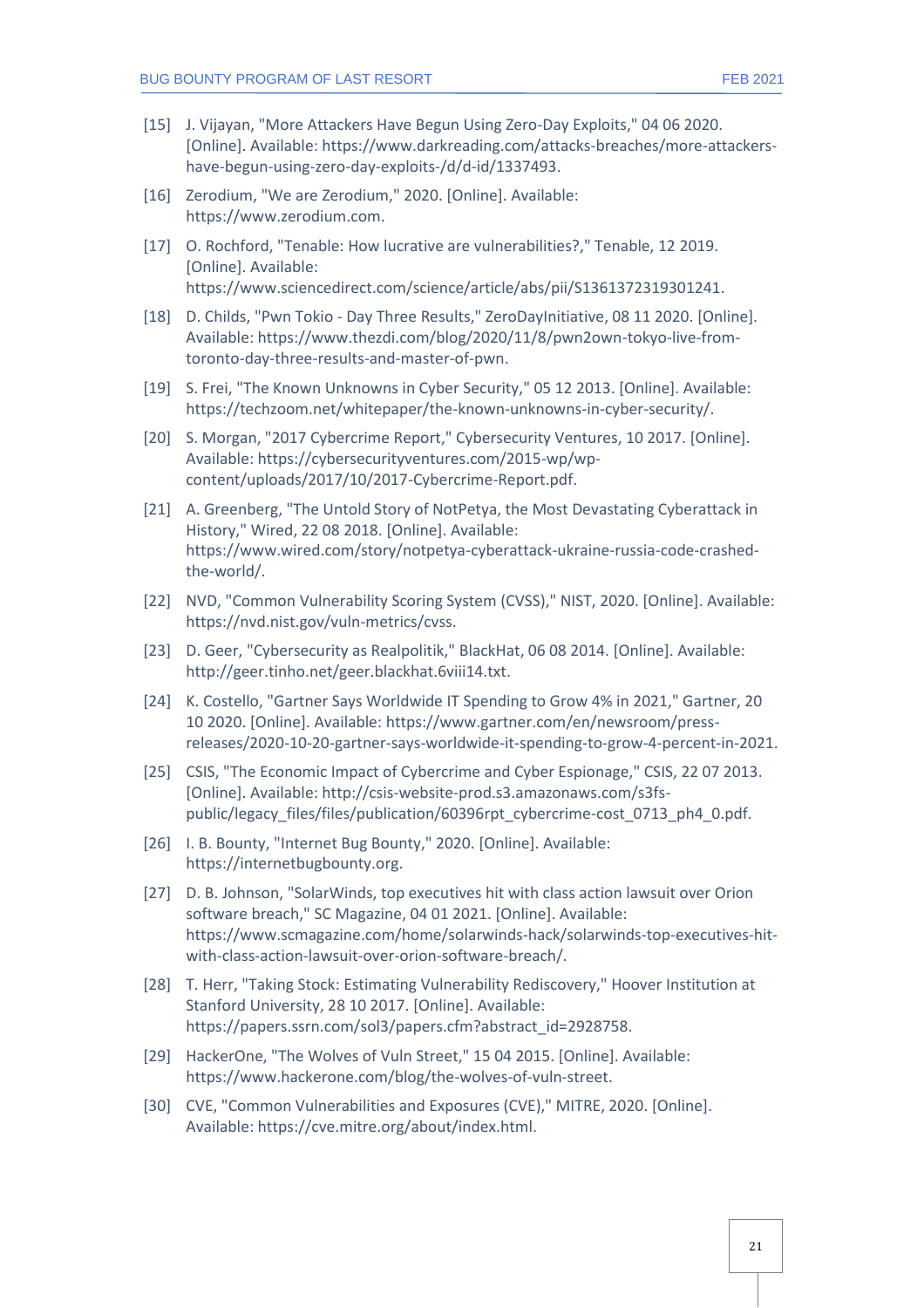- [31] T. Robinson, "Flaws in open source library used by DoD, IC for satellite imagery could lead to system takeovers," SC Magazine, 29 01 2021. [Online]. Available: https://www.scmagazine.com/home/security-news/vulnerabilities/flaws-in-opensource-library-used-by-dod-ic-for-satellite-imagery-could-lead-to-system-takeovers/.
- [32] Z. Zorz, "Sudo vulnerability allows attackers to gain root privileges on Linux systems," HelpNetSecurity, 27 01 2021. [Online]. Available: https://www.helpnetsecurity.com/2021/01/27/cve-2021-3156/.
- [33] C. Cimpanu, "Backdoor code found in popular Bootstrap-Sass Ruby library," ZDNet, 15 04 2019. [Online]. Available: https://www.zdnet.com/article/backdoor-codefound-in-popular-bootstrap-sass-ruby-library/.
- [34] S. M. Kerner, "Node.js Event-Stream Hack Exposes Supply Chain Security Risks," eWeek, 27 11 2018. [Online]. Available: https://www.eweek.com/security/node.jsevent-stream-hack-exposes-supply-chain-security-risks.
- [35] R. Chirgwin, "Have you updated your Electron app? We hope so. There was a bad code-injection bug in it," TheRegister, 14 05 2018. [Online]. Available: https://www.theregister.com/2018/05/14/electron xss\_vulnerability\_cve\_2018\_100 0136/.
- [36] J. Wolff, "What Heartbleed Taught the Tech World," Slate, 22 10 2019. [Online]. Available: https://slate.com/technology/2019/10/heartbleed-lessons-open-sourcecode.html.
- [37] M. Held, "The auto industry's growing recall problem—and how to fix it," AlixPartners, 01 2018. [Online]. Available: https://www.alixpartners.com/media/14438/ap\_auto\_industry\_recall\_problem\_jan\_ 2018.pdf.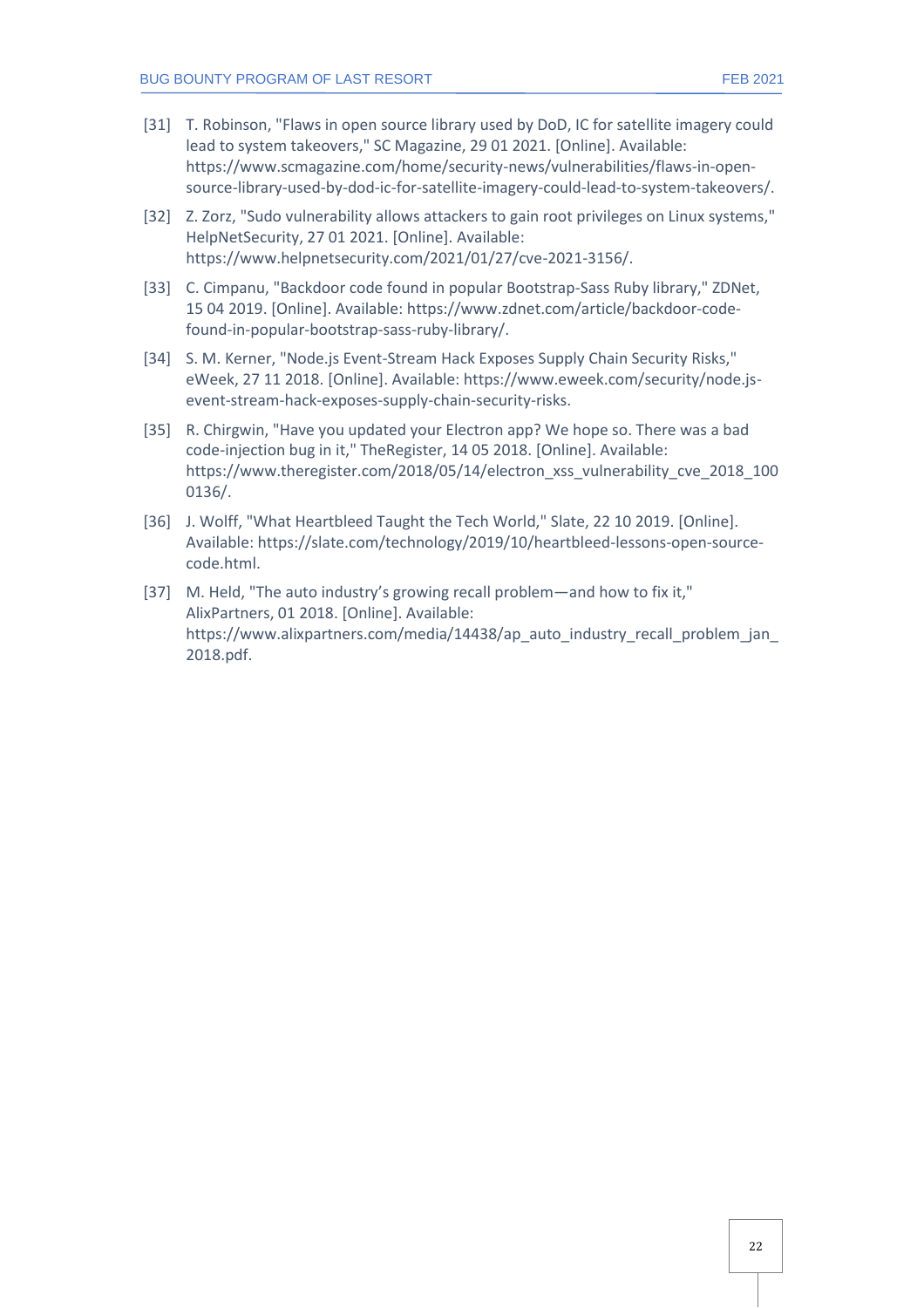### **8. Appendix**

#### <span id="page-22-1"></span><span id="page-22-0"></span>**8.1. Data source: Vulnerabilities**

This report relies on data from NVD, the US government's standards-based repository of vulnerability data [1]. Vulnerabilities that do not have a Common Vulnerability Enumeration (CVE) identifier are not part of the analysis [27]. Note that there are known issues with the National Vulnerability Database, e.g., delays in publication, and not all vulnerabilities industry-wide are included [2].

• The complete **NVD database** was retrieved on Jan 4th, 2020 from <https://nvd.nist.gov/vuln/data-feeds>

#### <span id="page-22-2"></span>**8.2. Date source: Financial Data**

We used the revenue that the vendor earned over the trailing 12 months (TTM) for publicly traded companies, as reported by [https://finance.yahoo.com](https://finance.yahoo.com/) on Jan 9th, 2021. Further sources are:

- **Red Hat** (acquired by IBM in 2018) <https://craft.co/red-hat/revenue>
- **Git Lab** (has plans to go public in 2021[\) https://getlatka.com/companies/gitlab](https://getlatka.com/companies/gitlab)
- **Huawei** (annual report 2019) <https://www.huawei.com/en/annual-report/2019>
- **Mozilla Foundation** (annual report 2019) [https://assets.mozilla.net/annualreport/2019/mozilla-fdn-2019-short-form-](https://assets.mozilla.net/annualreport/2019/mozilla-fdn-2019-short-form-0926.pdf)[0926.pdf](https://assets.mozilla.net/annualreport/2019/mozilla-fdn-2019-short-form-0926.pdf)
- **Canonical** [https://www.phoronix.com/scan.php?page=news\\_item&px=Canonical-Report-](https://www.phoronix.com/scan.php?page=news_item&px=Canonical-Report-FY2019)[FY2019](https://www.phoronix.com/scan.php?page=news_item&px=Canonical-Report-FY2019)

#### <span id="page-22-3"></span>**8.3. Data source: Bug bounty programs**

Sources for bug bounty and security vulnerability disclosure programs:

- **Crowdsourced list of Bug Bounty programs** <https://www.bugcrowd.com/bug-bounty-list/>
- **Internet Bug Bounty** [https://internetbugbounty.org](https://internetbugbounty.org/)
- **ZeroDayInitiative** [https://www.zerodayinitiative.com](https://www.zerodayinitiative.com/)
- **BugCrowd Programs** https://bugcrowd.com/programs
- **HackerOne Programs** https://hackerone.com/directory/programs
- **Safe Harbor Project** [https://disclose.io](https://disclose.io/)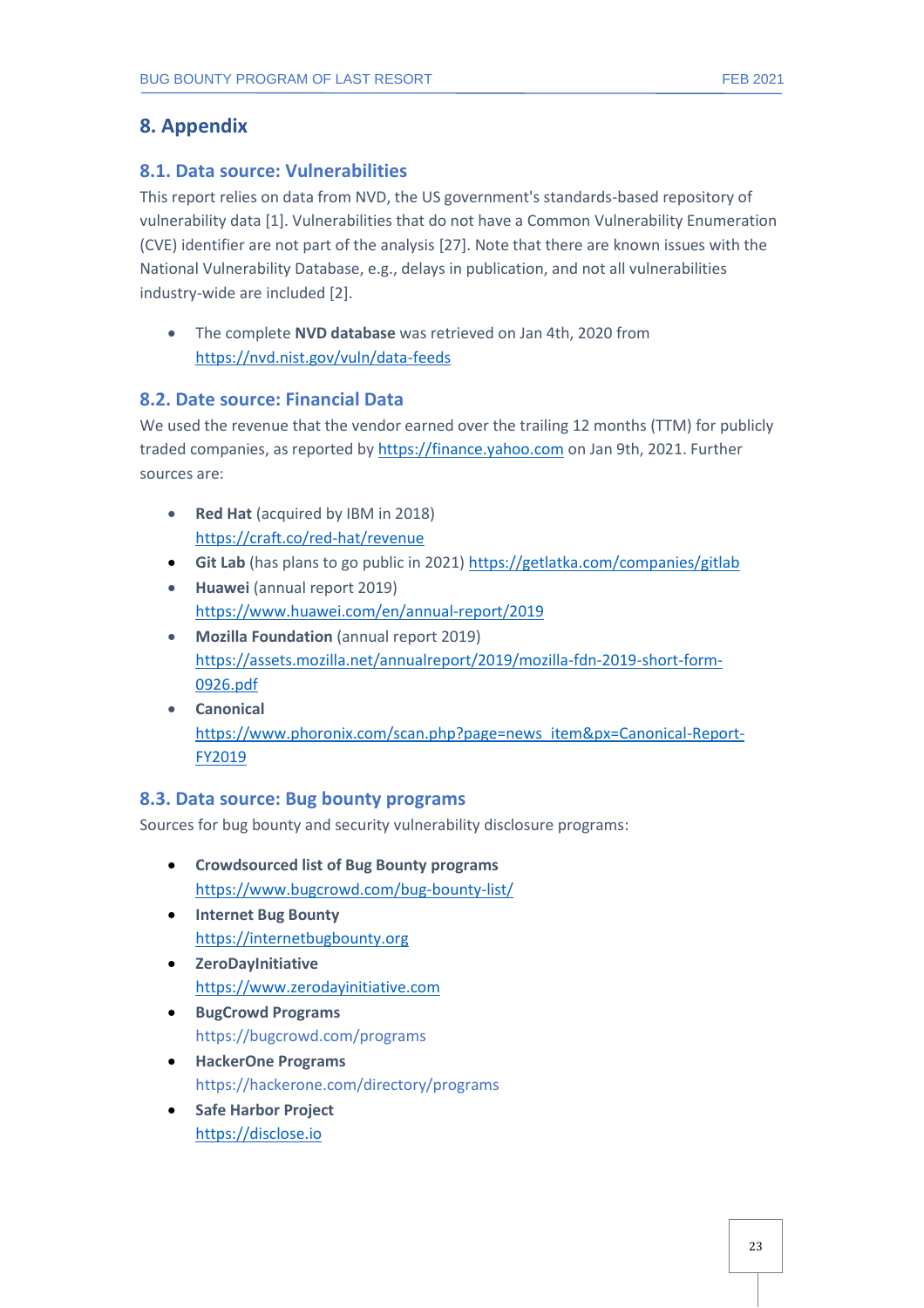#### <span id="page-23-0"></span>**8.4. Software supply chain**

Examples of recent vulnerabilities found in open-source projects and libraries. Some of these vulnerabilities remained undiscovered (by the public and vendor) for decades. These libraries or tools are a critical component of numerous downstream software products and services of many commercial vendors or service providers. Critical open-source code needs stronger institutional support for security, rather than just relying on volunteer efforts to find vulnerabilities. See also *Collaborating to Improve Open Source Security <sup>4</sup>*

| <b>Date</b>     | <b>Vulnerability</b>                                                                                                                                                                                                                                                                                                                                                                                                                      |
|-----------------|-------------------------------------------------------------------------------------------------------------------------------------------------------------------------------------------------------------------------------------------------------------------------------------------------------------------------------------------------------------------------------------------------------------------------------------------|
| <b>Jan 2021</b> | Flaws in open-source library used by DoD, IC for satellite imagery could lead to<br>system takeovers [28].                                                                                                                                                                                                                                                                                                                                |
| <b>Jan 2021</b> | A vulnerability in sudo, a powerful and near-ubiquitous open-source utility used<br>on major Linux and Unix-like operating systems, allows unprivileged local user to<br>gain administrative privileges on host (CVE-2021-3156). Vulnerability hidden for<br>about 10 years [29].                                                                                                                                                         |
| Apr 2019        | Backdoor code found in popular Bootstrap-Sass library, a library with millions of<br>users. Backdoor identified and within 8 days [30].                                                                                                                                                                                                                                                                                                   |
| <b>Nov 2018</b> | Widely deployed open-source Node.js programming language module event-<br>stream had been injected with malicious code [31].                                                                                                                                                                                                                                                                                                              |
| <b>May 2018</b> | Vulnerability in Electron, a widely used desktop application framework, can be<br>used to import arbitrary code (CVE-2018-1000136) [32]. Hundreds of desktop<br>apps are based on Electron. <sup>5</sup>                                                                                                                                                                                                                                  |
| <b>Sep 2014</b> | Shellshock is a family of security vulnerabilities in the Unix Bash shell that could<br>enable an attacker to execute arbitrary commands and gain unauthorized access<br>(CVE-2014-6271, CVE-2014-6277, CVE-2014-6278, CVE-2014-7169, CVE-2014-<br>7186, CVE-2014-7187) [33].<br>Vulnerability introduced in 1989, hidden for 25 years. Within an hour of the<br>publication there were reports of machines being compromised by the bug. |
| <b>Apr 2014</b> | The Heartbleed vulnerability caused by flaw in OpenSSL, a widely used open-<br>source code library that implemented crypto protocols (CVE-2014-0160). Hidden<br>for 5 years $[34]$ .                                                                                                                                                                                                                                                      |

<sup>4</sup> [https://published-prd.lanyonevents.com/published/rsaus20/sessionsFiles/18542/2020\\_USA20\\_KEY-](https://published-prd.lanyonevents.com/published/rsaus20/sessionsFiles/18542/2020_USA20_KEY-F02S_01_Collaborating-to-Improve-Open-Source-Security-How-the-Ecosystem-Is-Stepping-Up.pdf)[F02S\\_01\\_Collaborating-to-Improve-Open-Source-Security-How-the-Ecosystem-Is-Stepping-Up.pdf](https://published-prd.lanyonevents.com/published/rsaus20/sessionsFiles/18542/2020_USA20_KEY-F02S_01_Collaborating-to-Improve-Open-Source-Security-How-the-Ecosystem-Is-Stepping-Up.pdf)

<sup>5</sup> <https://www.electronjs.org/apps>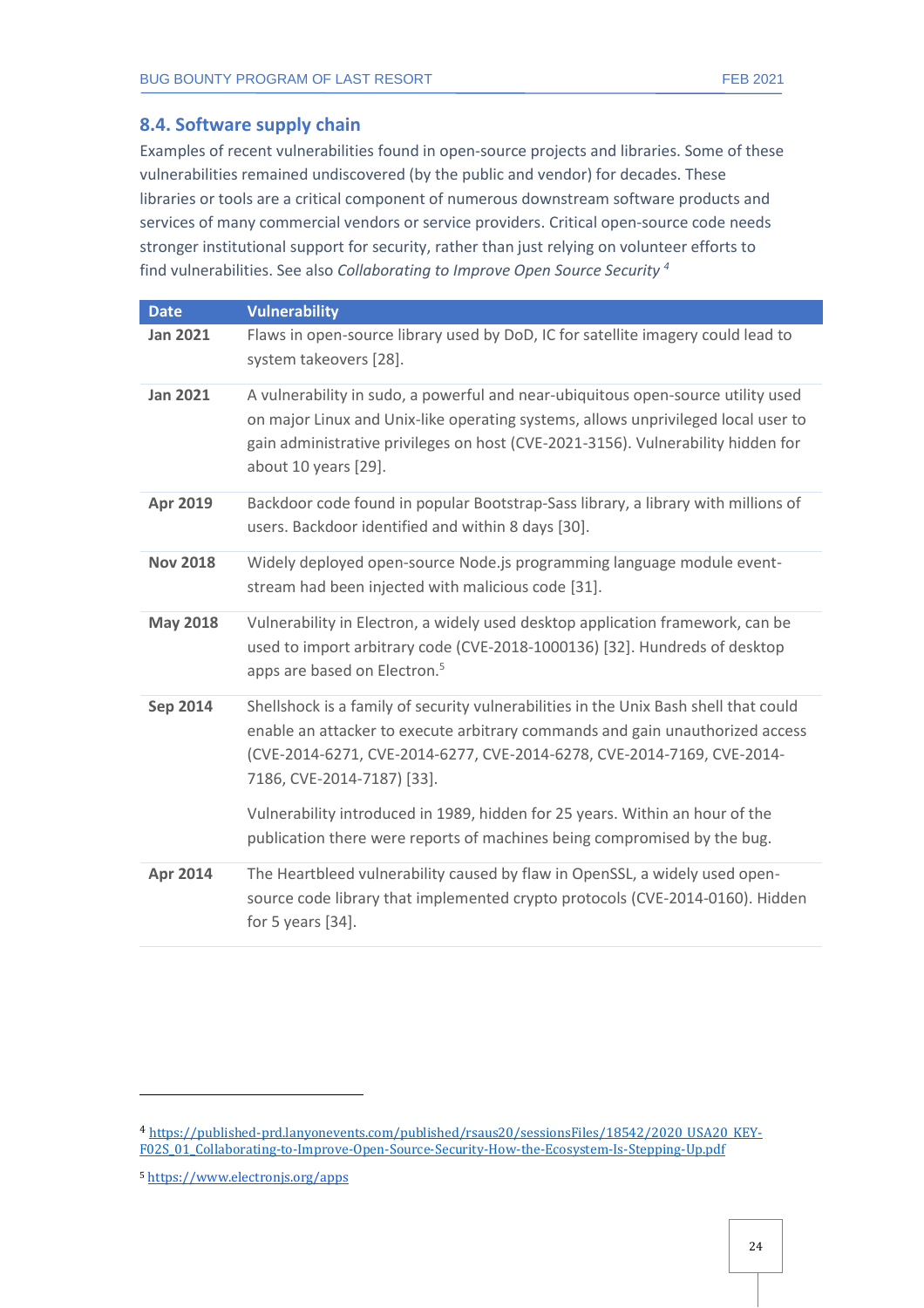## <span id="page-24-0"></span>**8.5. Glossar / Definitions / Concepts**

| <b>BBPLR</b>                               | <b>Bug Bounty Program of Last Resort</b>                                                                                                                                                                                                                                                                                                                                                                                                                                                                |  |  |  |  |  |
|--------------------------------------------|---------------------------------------------------------------------------------------------------------------------------------------------------------------------------------------------------------------------------------------------------------------------------------------------------------------------------------------------------------------------------------------------------------------------------------------------------------------------------------------------------------|--|--|--|--|--|
| <b>VULNERABILITY</b><br><b>REDISCOVERY</b> | The likelihood that two or more security researchers identify a<br>vulnerability independently from each other, also referred to as<br>the collision rate. The threat of another security researcher or<br>malicious actor rediscovering a vulnerability may serve as an<br>incentive for vendors to patch the vulnerability as soon as possible.                                                                                                                                                       |  |  |  |  |  |
| <b>VULNERABILITY</b><br><b>DENSITY</b>     | Are vulnerabilities sparse or dense?<br>If they are sparse, then every vulnerability you find and fix<br>$\bullet$<br>meaningfully lowers the number of vulnerabilities that are<br>extant.<br>If they are dense, then finding and fixing one more is<br>$\bullet$<br>essentially irrelevant to security and a waste of the<br>resources spent finding it<br>We believe that vulnerabilities are sparse enough for a bug bounty<br>of last resort to be effective. The growth of bug bounties witnessed |  |  |  |  |  |
|                                            | over the past 10 years demonstrates the effectiveness of bug<br>bounties [21].                                                                                                                                                                                                                                                                                                                                                                                                                          |  |  |  |  |  |
| <b>CVE</b>                                 | Common Vulnerabilities and Exposures (CVE) is a a standardized<br>name/identification for vulnerabilities and other information<br>related to security exposures. CVEs help identify and correlate<br>vulnerability information across products and services [27].                                                                                                                                                                                                                                      |  |  |  |  |  |
| <b>CVD</b>                                 | <b>Coordinated Vulnerability Disclosure (CVD) process to coordinate</b><br>the remediation and public disclosure of newly identified<br>cybersecurity vulnerabilities in products and services with the<br>affected vendor(s) [5].                                                                                                                                                                                                                                                                      |  |  |  |  |  |
| <b>NVD</b>                                 | National Vulnerability Database (NVD) is a comprehensive<br>database of reported known vulnerabilities which are assigned<br>CVEs. It's operated by the National Institute of Standards and<br>Technology (NIST). [1]                                                                                                                                                                                                                                                                                   |  |  |  |  |  |
| <b>VENDOR</b>                              | The term vendor is used to refer to the producer of software,<br>regardless of whether or not that software is sold commercially                                                                                                                                                                                                                                                                                                                                                                        |  |  |  |  |  |
| <b>SECURE SDLC</b>                         | Secure Software Development Life Cycle (SDLC) - A software<br>development life cycle (SDLC) is a framework for building a<br>software application from the design phase through to<br>decommissioning.                                                                                                                                                                                                                                                                                                  |  |  |  |  |  |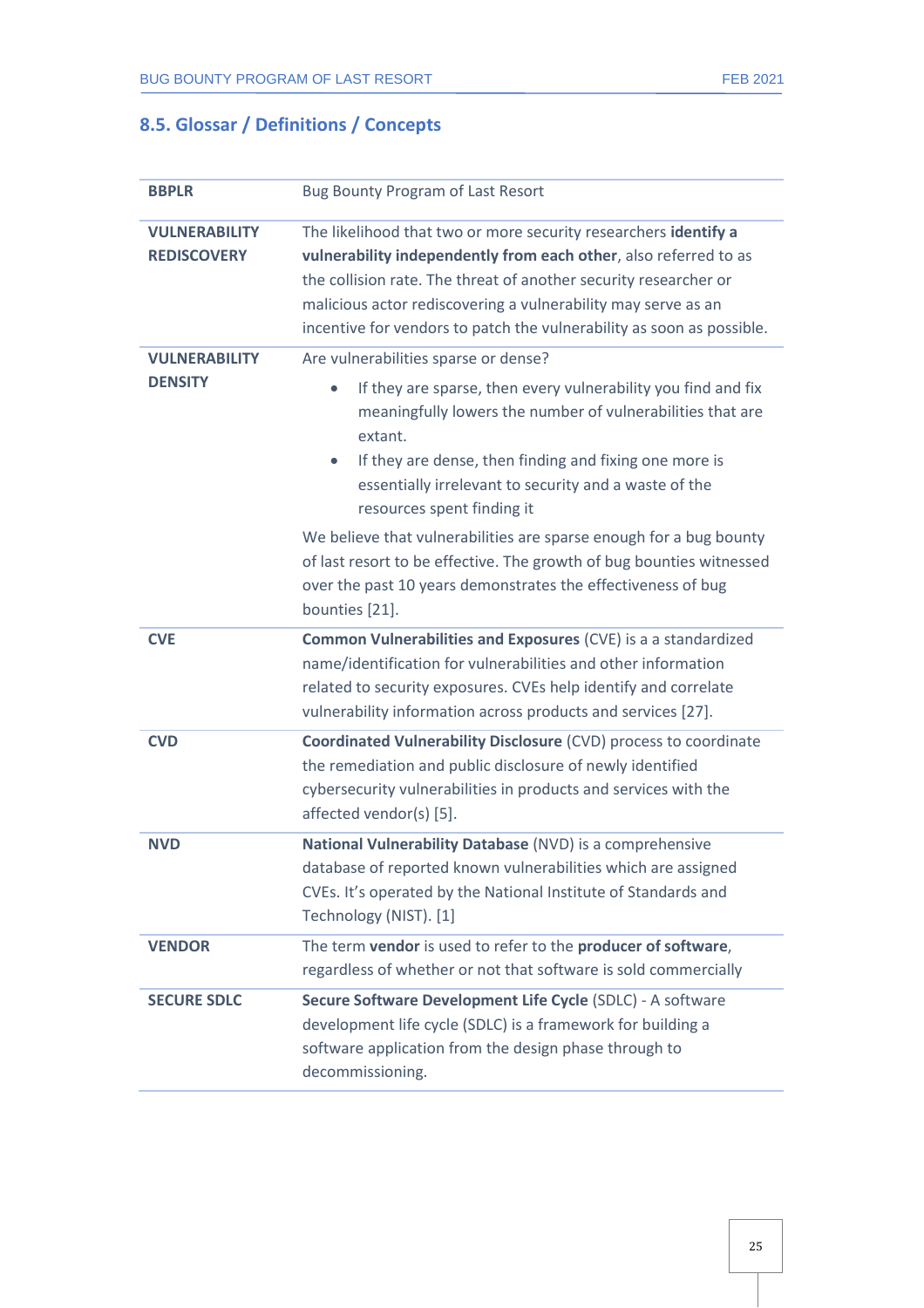#### <span id="page-25-0"></span>**8.6. Top-20 Vendors 2017 - 2018**

List of the top 20 vendors with the highest volume of vulnerabilities disclosed in 2017 and 2018.

- Cost in million USD to purchase the vendors vulnerabilities for USD 250k (critical), 150k (high) and 50k (medium) severity as of the model.
- Vendors marked in bold always were in the Top-20 from 2017 to 2020

| <b>VULNS &amp; COST 2017</b> |                  |                        |          |  |                | <b>VULNS &amp; COST 2018</b> |                        |          |
|------------------------------|------------------|------------------------|----------|--|----------------|------------------------------|------------------------|----------|
|                              | Rank Vendor      | <b>CVE<sub>s</sub></b> | Cost [M] |  |                | Rank Vendor                  | <b>CVE<sub>s</sub></b> | Cost [M] |
| 1                            | Google           | 1'006                  | 133      |  | 1              | Debian                       | 1'343                  | 172      |
| $\overline{2}$               | Oracle           | 884                    | 87       |  | $\overline{2}$ | <b>RedHat</b>                | 872                    | 112      |
| 3                            | <b>Microsoft</b> | 699                    | 76       |  | 3              | <b>Canconical</b>            | 835                    | 98       |
| 4                            | <b>IBM</b>       | 683                    | 53       |  | 4              | Google                       | 799                    | 108      |
| 5                            | <b>Debian</b>    | 654                    | 78       |  | 5              | Oracle                       | 772                    | 73       |
| 6                            | <b>Apple</b>     | 594                    | 72       |  | 6              | <b>Microsoft</b>             | 720                    | 81       |
| 7                            | <b>Cisco</b>     | 491                    | 48       |  | 7              | <b>IBM</b>                   | 640                    | 53       |
| 8                            | Linux            | 451                    | 53       |  | 8              | <b>Cisco</b>                 | 457                    | 53       |
| 9                            | Imagemagick      | 357                    | 30       |  | 9              | <b>Adobe</b>                 | 387                    | 53       |
| 10                           | <b>Adobe</b>     | 353                    | 55       |  | 10             | Qualcomm                     | 376                    | 76       |
| 11                           | Huawei           | 252                    | 27       |  | 11             | Mozilla                      | 361                    | 53       |
| 12                           | Apache           | 220                    | 33       |  | 12             | <b>HPE</b>                   | 304                    | 40       |
| 13                           | <b>RedHat</b>    | 218                    | 29       |  | 13             | FoxitSoftware                | 251                    | 34       |
| 14                           | Canconical       | 203                    | 22       |  | 14             | Huawei                       | 226                    | 16       |
| 15                           | GNU              | 201                    | 24       |  | 15             | Apple                        | 188                    | 22       |
| 16                           | tcpdump          | 133                    | 32       |  | 16             | Linux                        | 179                    | 15       |
| 17                           | IrfanView        | 115                    | 17       |  | 17             | Apache                       | 176                    | 21       |
| 18                           | XnView           | 114                    | 17       |  | 18             | Jenkins                      | 161                    | 13       |
| 19                           | OpenSUSE         | 114                    | 14       |  | 19             | NetApp                       | 145                    | 14       |
| 20                           | Fedora           | 105                    | 13       |  | 20             | SAP                          | 127                    | 12       |